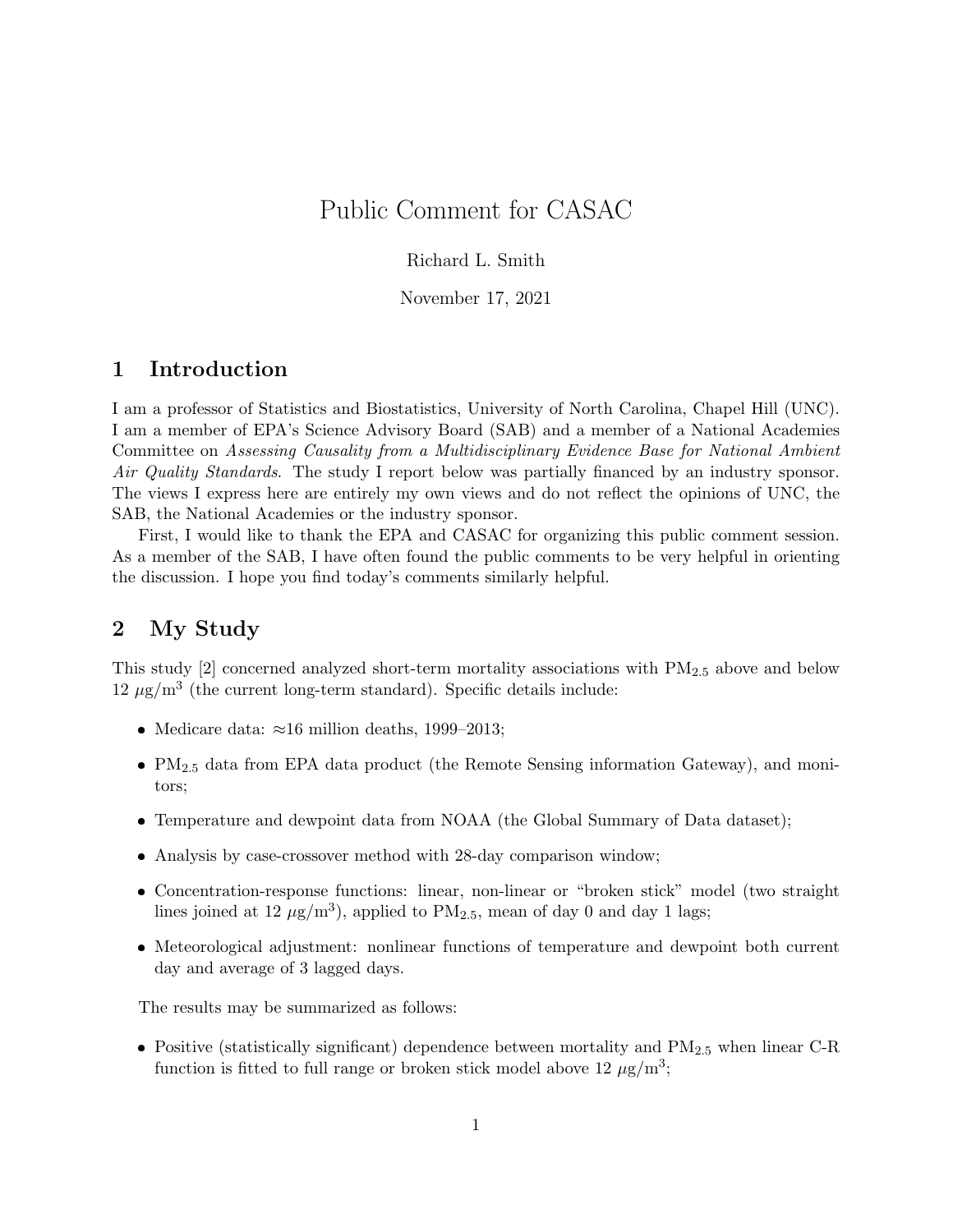

#### Figure 1: Estimated percent change in mortality and 95% confidence intervals associated with 10  $\mu$ g/m<sup>3</sup> rise in PM<sub>2.5</sub> for various subpopulations and statistical models. Left group of plots: linear concentration-response function fitted to full range of PM2.5. Middle and right groups: "broken stick" model fitted to ranges  $12-35$  and  $0-12 \mu g/m^3$ . Top to bottom: models that include lagged meteorology; models that exclude lagged meteorology; various sensitivity analyses.

- No significant effect below 12  $\mu$ g/m<sup>3</sup>;
- But if lagged meteorology is omitted, the effects are larger across the board, and statistically significant in all ranges;
- These results are robust across various sensitivity analyses;
- Non-linear C-R curves confirm a similar discrepancy between the results that do or do not include lagged meteorology.

These results are illustrated in Figures 1 and 2.

#### 3 Relevance to the ISA

There is another study that included many of the same variables. This study was highly cited in the ISA (and the PA) [1]. This study:

- Used Medicare data from almost the same time period;
- Different constructions of  $PM_{2.5}$  and meteorology;
- Similar but not identical statistical and computational methodology;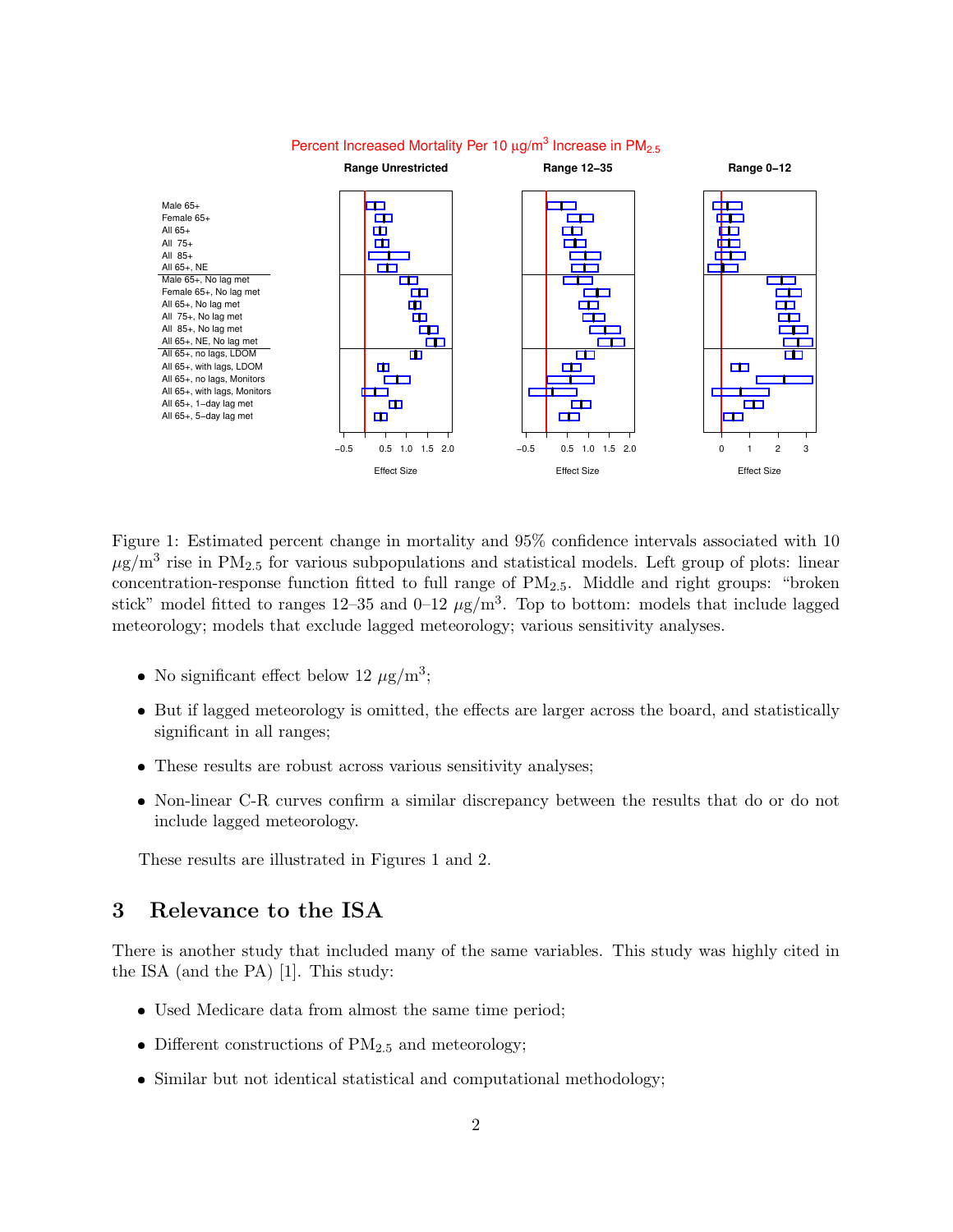

Figure 2: Nonlinear risk curves: percent change in mortality compared with a reference level of 12  $\mu$ g/m<sup>3</sup> PM<sub>2.5</sub>, with pointwise 95% confidence limits

- Included nonlinear meteorology effects for day of death, but *not* for lagged days;
- $\bullet$  This study found highly statistically significant effects for PM<sub>2.5</sub> both above and below 12  $\mu$ g/m<sup>3</sup>.

I believe this study was deficient. If they had investigated the confounding effect of lagged meteorology, they would have found the same thing as I did.

#### 4 Discussion

This is not about discrediting that particular group of researchers. They are a very well known group who have made many creative contributions to air pollution epidemiology.

Rather, I believe this highlights the generic problem with all observational studies: the results can sometimes be highly sensitive to seemingly minor changes in the statistical methodology.

For the remainder of this presentation, I want to focus on two broader issues.

#### 4.1 Publication Bias

This paper was submitted to one of the major epidemiology journals. The referees found no technical fault with the paper. Nevertheless, the editor rejected it. After extensive correspondence with the editor, I felt I had no choice but to withdraw the paper. The paper is now (about to be) resubmitted to another journal.

I do not dispute the right of journal editors to select papers for publication as they see fit, but I believe this creates a distinct bias in the EPA assessment process.

#### 4.2 Transparency and Reproducibility

The previous Administrator of EPA introduced a "Transparency Rule", ostensibly to insure that data from air pollution studies would be available for reanalysis. Numerous scientific commentators, including his own Science Advisory Board, objected that the rule was unworkable. The rule was reversed by the current Administrator.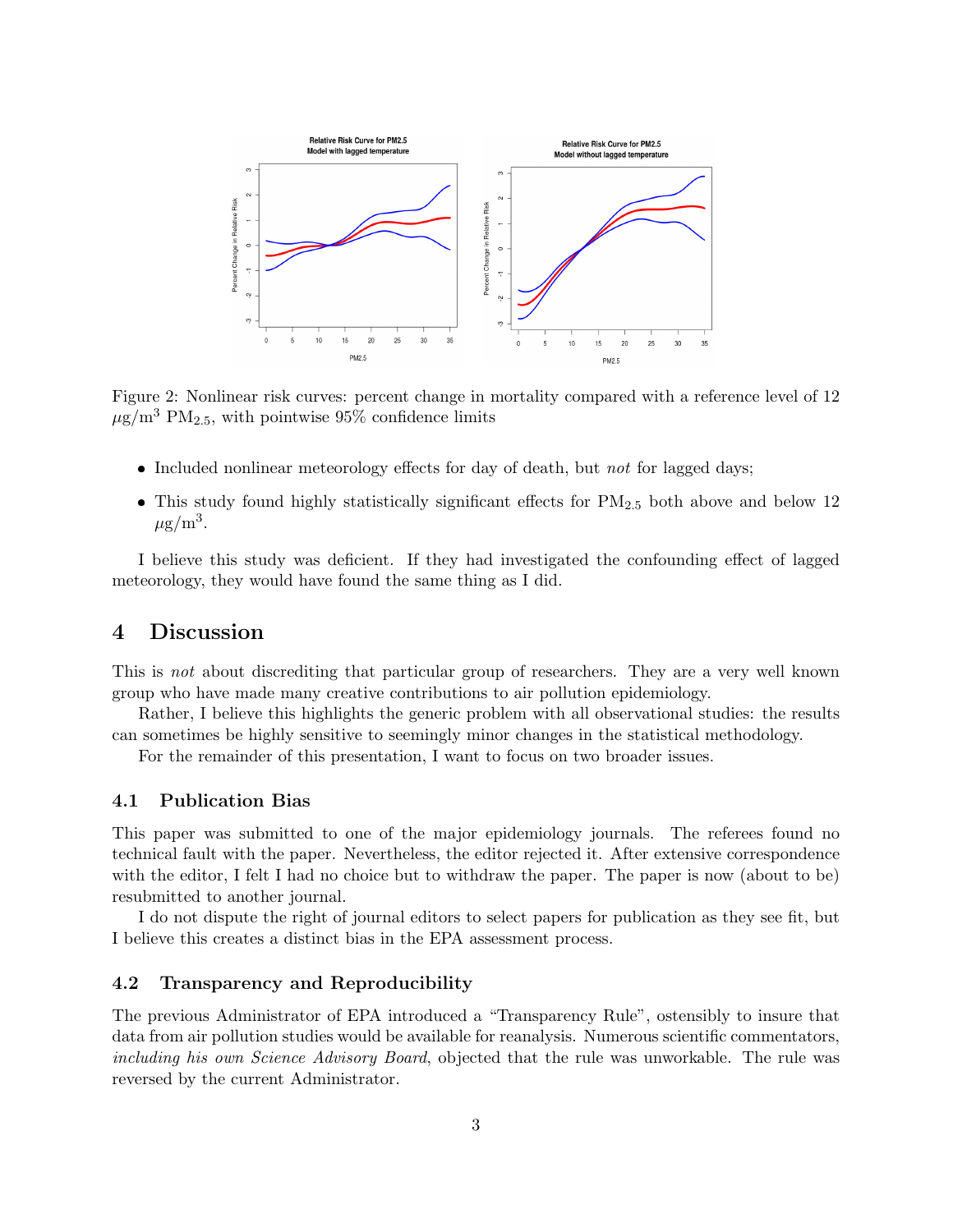Despite these developments, there has been no progress towards insuring greater reproducibility (or replicability) in EPA studies

#### 5 Recommendations

- EPA should establish a public database of air pollution studies that have been approved by an IRB or equivalent body, much as exists for clinical trials.
	- The results of these studies should be retained in the database, regardless of their outcome;
	- If this system had been in place, the results of my study would have been available two years ago, and there would be no argument about their eligibility for the ISA.
- EPA should set aside funds for reanalysis of air pollution studies when appropriate, preferably through open competition among academic researchers.
- CASAC should include "replicability" as an explicit criterion for weighting air pollution studies. For some of the papers in the ISA, it's very hard for me to see how they could ever be replicated.

In conclusion, I thank you for your attention.

#### References

- [1] Qian Di, Lingzhen Dai, Yun Wang, Antonella Zanobetti, Christine Choirat, Joel D. Schwartz, and Francesca Dominici. Association of short-term exposure to air pollution with mortality in older adults. JAMA, 318 (24):2446–2556, 2017.
- [2] Richard L. Smith. Dependence of short-term mortality on fine particulate matter in the population of elderly Medicare beneficiaries. Preprint, University of North Carolina, pages http://rls.sites.oasis.unc.edu/postscript/rs/Smith–Medicare–PM.pdf, 2021.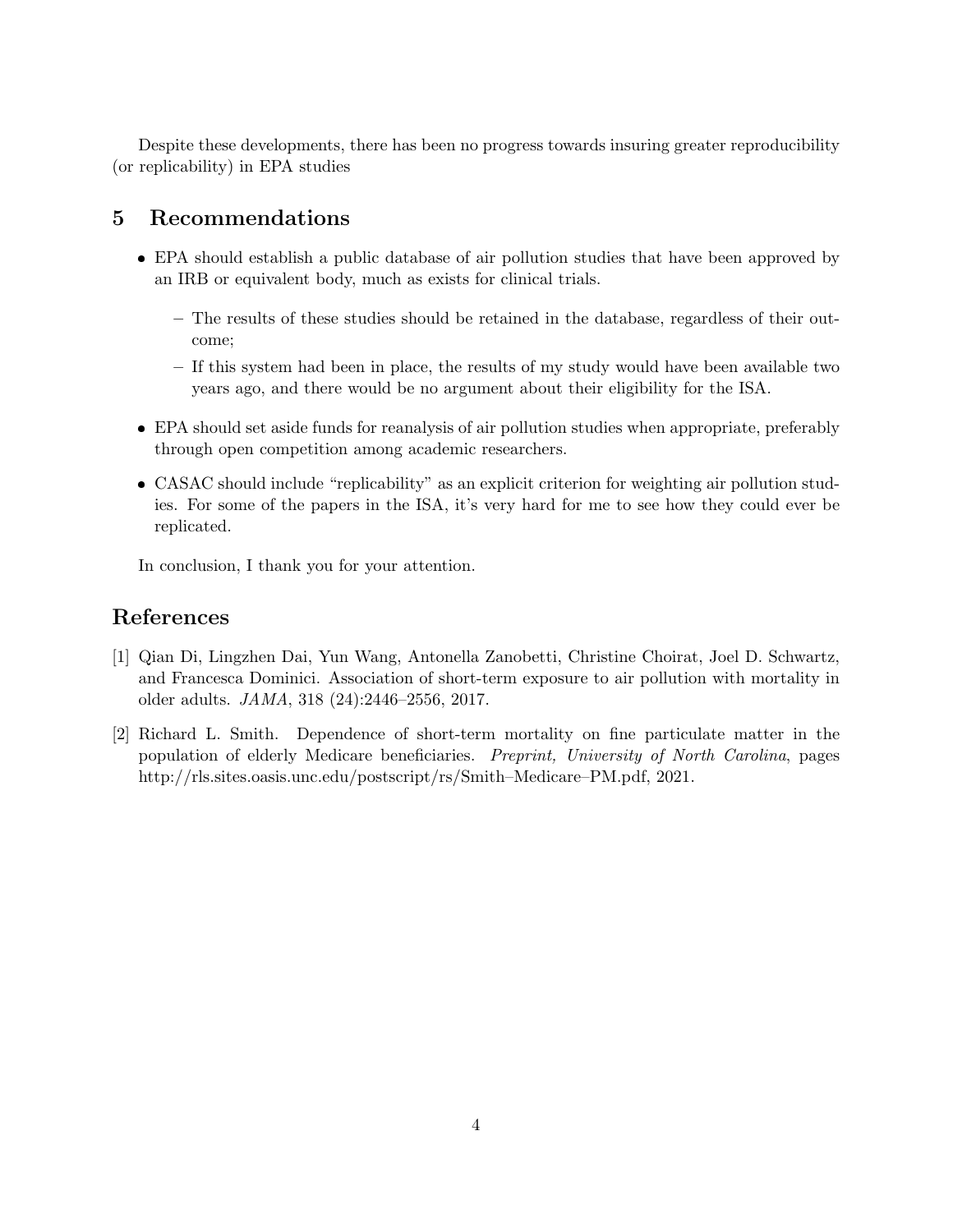# Dependence of Short-Term Mortality on Fine Particulate Matter in the Population of Elderly Medicare Beneficiaries

Richard L. Smith

Department of Statistics and Operations Research, University of North Carolina, Chapel Hill

November 17, 2021

#### Abstract

Purpose: To investigate the sensitivity of short-term associations between mortality in the Medicare population and fine particulate matter (PM) to various statistical modeling assumptions. Methods: Mortality data were downloaded from Medicare, particulate matter data from EPA, temperature and dewpoint from NOAA. The case-crossover method was used to evaluate the association between mortality and PM (average of lags 0 and 1 day) with comparison days on the same day of week in fixed 28-day windows. Three concentration-response functions were considered: linear, nonlinear, and a "broken stick" model hinged at  $12 \mu g/m<sup>3</sup>$ . Nonlinear functions of temperature and dewpoint, both on day of death and average of lags 1–3 days, were also included. Sensitivity analyses included age, sex and region. Results: Significant associations were found when a linear concentration response function was fitted to the full range of PM, or in a broken-stick model above  $12 \mu g/m^3$ . No significant association was found below 12  $\mu$ g/m<sup>3</sup>. However when lagged meteorology was omitted from the model, the estimated coefficients greatly increased and were significant at all levels of PM. Conclusions: It is important to take lagged meteorology into account in investigating short-term associations between PM and mortality.

## 1 Introduction

Over the past twenty years, there have been many papers summarizing the association between airborne concentrations of particulate matter and mortality or other adverse health effects in the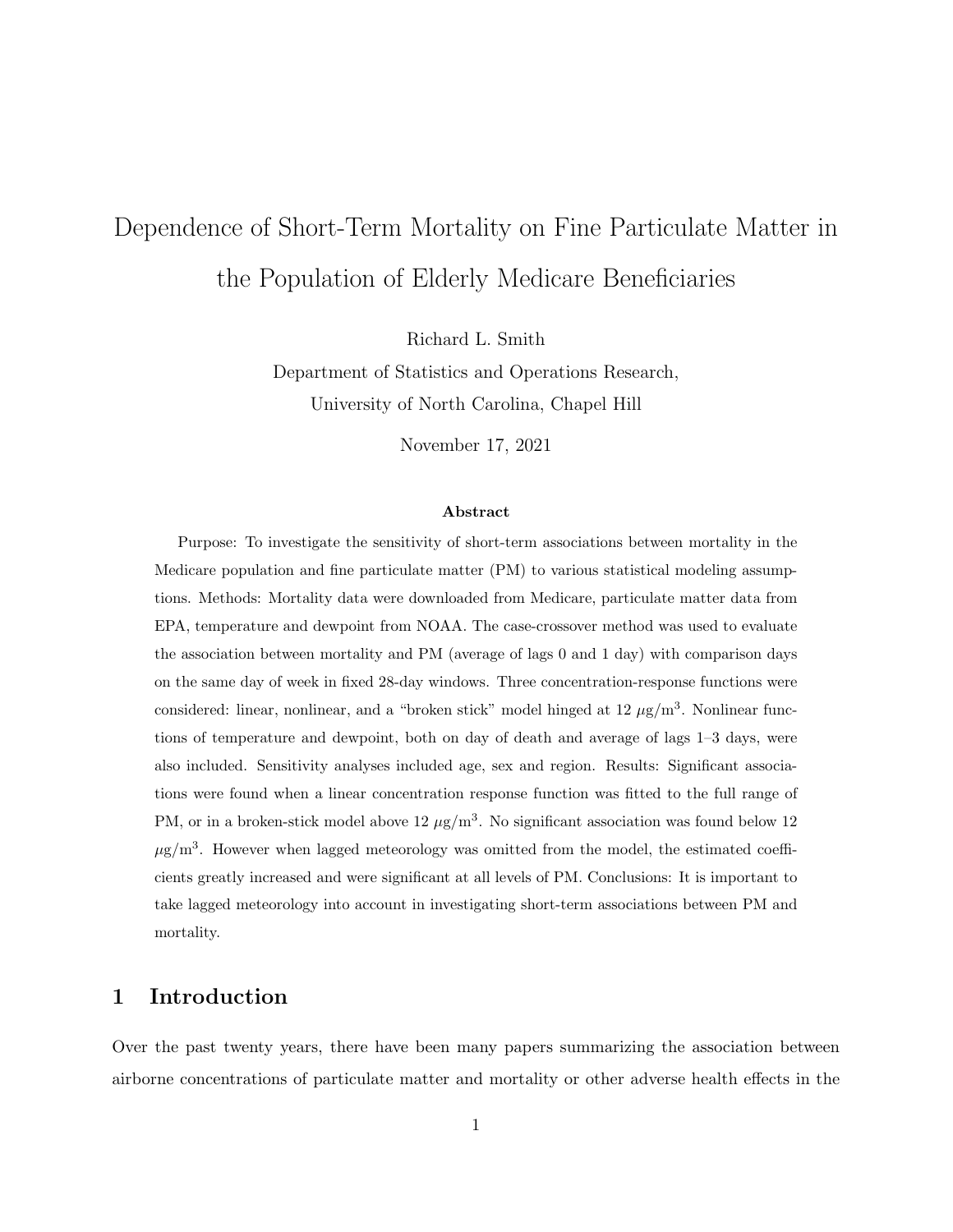U.S. or worldwide population. Studies may be broadly divided into two categories: those examining short-term or acute effects, typically of duration under a week [26, 9, 23, 24, 27, 13, 8, 25, 20, 11, 33, 5, 32, 6], and those concerned with long-term effects [16, 34, 17, 2, 7, 1, 4]. Although both short-term and long-term effects are important in a regulatory context, the present paper is solely about short-term effects.

The United States Environmental Protection Agency (EPA) is mandated by the Clean Air Act to promulgate air pollution standards that are "requisite to protect the public health ... allowing an adequate margin of safety." These standards are reviewed every five years to determine whether they are sufficient to meet that requirement. The current EPA standard for particulate matter of aerodynamic diameter of 2.5  $\mu$ m or less (PM<sub>2.5</sub>) requires an annual average of 12  $\mu$ g/m<sup>3</sup> or less and a daily maximum of 35  $\mu$ g/m<sup>3</sup> or less in each community. In practice, the daily standard is only exceeded by a tiny minority of monitored  $PM_{2.5}$  readings, whereas  $12 \mu g/m^3$  is near the median. Therefore, there is particular interest in understanding health effects at levels that are at or below the level of 12  $\mu$ g/m<sup>3</sup>. Evidence of a health effect in this range would strengthen the case for a tightening of the standard.

In this paper, we focus specifically on the short-term mortality effect. Recent studies [6, 10] have used the "case-crossover" method of statistical analysis and have suggested strong associations between  $PM_{2.5}$  and short-term mortality even below 12  $\mu$ g/m<sup>3</sup>. The objectives of the present paper are to investigate:

- 1. Robustness of the results against alternative constructions of the meteorological and air pollution databases;
- 2. Robustness of the results against the inclusion of alternative lags of meteorology;
- 3. Alternative concentration-response functions for examining the  $PM_{2.5}$ -mortality association both above and below 12  $\mu$ g/m<sup>3</sup>;
- 4. Regional variations in the associations.

The last of these is motivated by previous research showing strong regional variations in the ozone– mortality association [3, 30], with effects in the north-east USA being generally stronger than elsewhere. There has been limited research whether similar regional effects also hold for PM2.<sup>5</sup>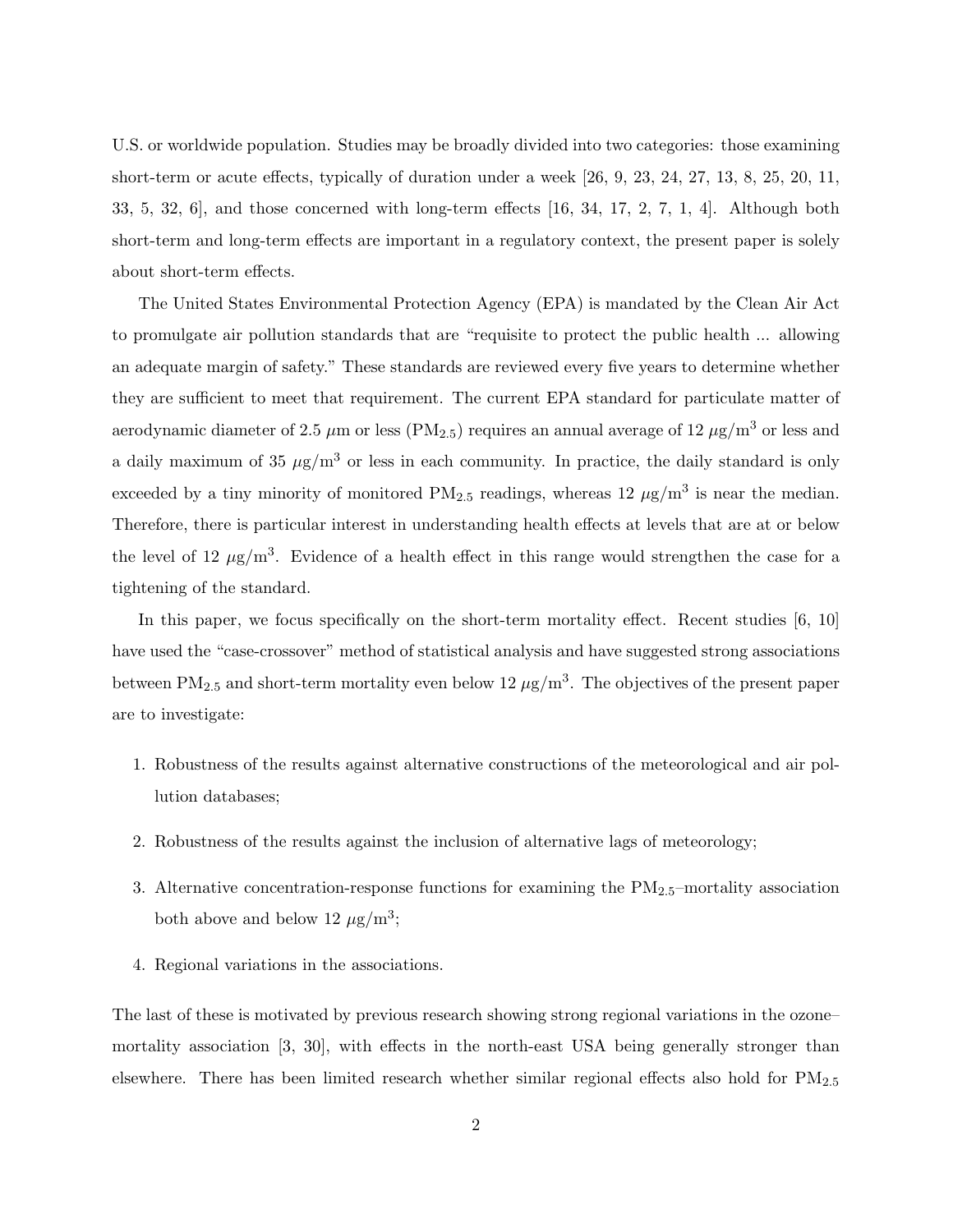(e.g. [34]), and an earlier paper on short-term mortality using data for California [32] claimed effectively zero association between  $PM_{2.5}$  and mortality over 2000-2012 in that state. Among other conclusions, the present paper confirms the result of [32], though all three major sources of data (mortality, meteorology and  $PM_{2.5}$ ) have been constructed from entirely independent sources and the method of statistical analysis is also different.

#### 2 Data and Statistical Methods

Medicare data were obtained from the Center for Medicare and Medicaid Services for the years 1999–2013. For each deceased individual, the date of death, zipcode of residence at time of death, age, sex and race were recorded. Meteorology data was obtained from the National Centers for Environmental Information. For each zipcode, daily temperature and dewpoint were recorded from the nearest weather station within 100 km.  $PM_{2.5}$  data were derived from both EPA monitors and the EPA's Remote Sensing Information Gateway, which combines information from air quality models and monitors. Further details of both the data processing are given in Supplementary Materials, Section 1. The exposure variable in this study is defined as the average of  $PM_{2.5}$  on day of death and the one day preceding. Temperature and dewpoint data are calculated on day of death and the mean of three days prior to death (lagged meteorology).

The statistical analysis in this paper is based on the case-crossover method [19, 18, 14, 15, 28]. Each date of death is matched with nearby "referent" dates whose air pollution and meteorology are compared with those of the day of death. Theoretical analyses have shown the importance of using predetermined "referent windows" and using all of the dates within a referent window to avoid biases created by missing data. In this analysis, each date of death is matched with three other days at seven-day intervals within a fixed window of length 28 days.

Subgroup analyses may be based on sex (separate analyses for male and female beneficiaries); by race; by age group; and by region of country: whole US, North-East, South-East, North-West, South-West and a separate analysis for California.

All analyses assume that the logged mortality rate is a function of temperature, dewpoint and PM2.5. Temperature and dewpoint are both modeled nonlinearly through B-splines with varying degrees of freedom (DF) with a default DF=6. The models for  $PM_{2.5}$  were (a) linear; (b) nonlinear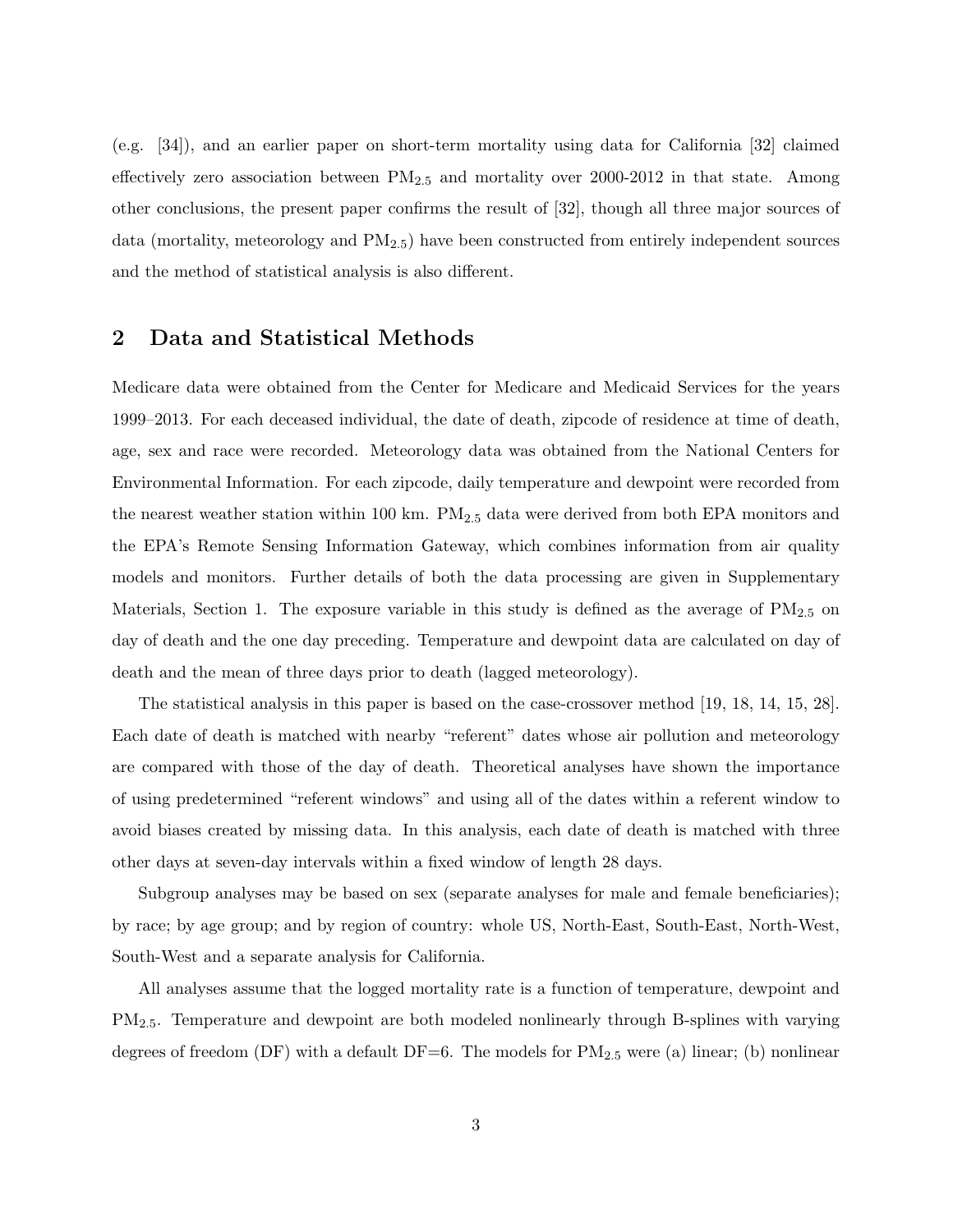modeled by B-splines; or (c) the "broken stick" formula

$$
f(x) = \begin{cases} \beta_1(x - 12) & \text{if } 12 < x < = 35, \\ \beta_2(x - 12) & \text{if } x < = 12, \end{cases}
$$
 (1)

which represents the effect as two straight lines joined at  $x = 12$ . The rationale behind (1) is that the coefficients  $\beta_1$  and  $\beta_2$  represent the PM<sub>2.5</sub> effect over the two ranges that are of greatest regulatory interest:  $\beta_2$  below the long-term standard, and  $\beta_1$  between the long-term and daily standards. In this way, we hope to get a clear-cut numerical determination (with confidence limits) of the PM2.<sup>5</sup> effect over both of those ranges. All PM2.<sup>5</sup> coefficients are expressed in units of percent rise in mortality per 10  $\mu$ g/m<sup>3</sup> rise in PM<sub>2.5</sub>.

With monitored  $PM_{2.5}$ , we have 1,769,871 complete rows of data (no missing meteorology or PM2.<sup>5</sup> values on either the date of death or the three comparison days). This number rises to 16,196,012 using the downscaled  $PM_{2.5}$  data over 2002–2013. Many  $PM_{2.5}$  monitors only take readings every third day which limits their use for this kind of analysis.

Summary statistics for meteorology and PM2.<sup>5</sup> are contained in Table 1. This table shows the minimum and maximum values along with their quantiles at the 2.5%, 25%, 50%, 75% and 97.5% points of the distribution. These refer to day of death only and (except for the last line) the larger dataset based on downscaled  $PM_{2.5}$ . The rows for lagged temperature and lagged dewpoint refer to three-day averages of daily means prior to the day of death, and are computed separately as it can be expected that three-day averages would have a less dispersed distribution than single-day means. For both the monitored and downscaled  $PM_{2.5}$  data, the calculations are for two-day averages, as these are the values used in our epidemiological models.

Summaries of the deaths are given in Table 2, classified by sex, race, age group and region. Overall, we have 45.9% male; 84.3% white; division among age groups is 8.4% (under 65); 20.1% (65–74); 33.5% (75–84); 38.0% (85+); division among regions is 41.3% (North-East); 23.7% (South-East); 9.7% (North-West); 25.4% (South-West). The total of all individuals in Table 2 is reduced slightly by the fact that not all individuals are classified by sex and race, and the classification into regions is restricted to those who live in the continental United States. Some additional summary tables are given in Supplementary Materials, Section 2.

One peculiarity of the data was identified in the initial data processing: it appears that deaths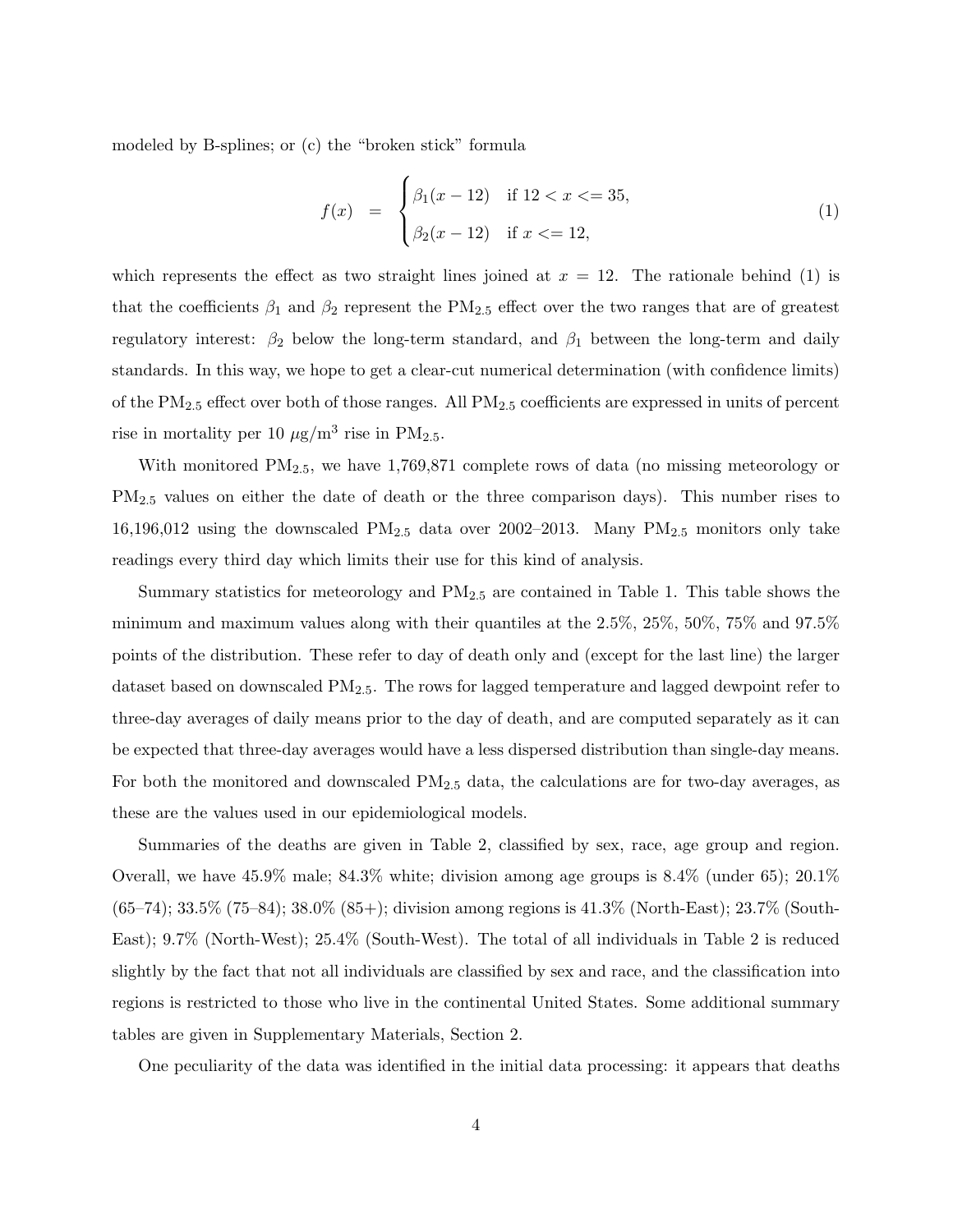| Variable                  | Minimum | Q2.5 | Q25  | Q50  | Q <sub>75</sub> | Q97.5 | Maximum |
|---------------------------|---------|------|------|------|-----------------|-------|---------|
| Daily Mean Temperature    | $-37.3$ | 20.3 | 44.5 | 59.4 | 71.9            | 85.1  | 109.9   |
| Lagged Temperature        | $-23.8$ | 21.5 | 44.7 | 59.2 | 71.6            | 84.6  | 109.2   |
| Daily Mean Dewpoint       | $-45.9$ | 7.8  | 31.0 | 46.1 | 59.2            | 73.3  | 86.7    |
| Lagged Dewpoint           | $-31.3$ | 10.2 | 31.4 | 45.6 | 58.7            | 73.0  | 83.7    |
| $PM_{2.5}$ (downscaled)   | 0.4     | 3.9  | 7.1  | 9.8  | 13.7            | 26.0  | 125.9   |
| $PM_{2.5}$ (from monitor) | 0.0     | 3.8  | 7.8  | 11.2 | 16.2            | 33.1  | 170.1   |

Table 1: Summary statistics for meteorology and  $\mathrm{PM_{2.5}}$  data

| Region     | North-East |         | South-East |         | North-West |        | South-West |         |            |
|------------|------------|---------|------------|---------|------------|--------|------------|---------|------------|
| Race       | White      | Other   | White      | Other   | White      | Other  | White      | Other   | Totals     |
| $M, 0-64$  | 220,942    | 85,171  | 147,791    | 76,134  | 61,631     | 9,569  | 144,607    | 61,747  | 807,592    |
| $F, 0-64$  | 147,551    | 59,175  | 97,485     | 55,762  | 43,582     | 6,151  | 97,682     | 42,118  | 549,506    |
| M, 65–74   | 568,187    | 132,750 | 362,730    | 103,372 | 153,027    | 12,388 | 381,291    | 98,365  | 1,812,110  |
| $F, 65-74$ | 460,820    | 111,065 | 276,296    | 85,298  | 121,991    | 9,239  | 297,034    | 77,867  | 1,439,610  |
| M, 75-84   | 942,349    | 140,404 | 524,946    | 102,349 | 238,628    | 13,379 | 554,919    | 126,568 | 2,643,542  |
| F, 75–84   | 996,089    | 161,201 | 533,136    | 120,744 | 243,249    | 13,750 | 569,495    | 130,025 | 2,767,689  |
| $M, 85+$   | 817,465    | 79,903  | 403,062    | 62,469  | 221,147    | 8,667  | 465,838    | 87,069  | 2,145,620  |
| $F, 85+$   | 1,573,412  | 169,674 | 734,133    | 137,309 | 394,689    | 13,739 | 822,217    | 141,990 | 3,987,163  |
| Totals     | 5,726,815  | 939,343 | 3,079,579  | 743,437 | 1,477,944  | 86,882 | 3,333,083  | 765,749 | 16,152,832 |

Table 2: Classification of Medicare deaths by sex, age group, region and race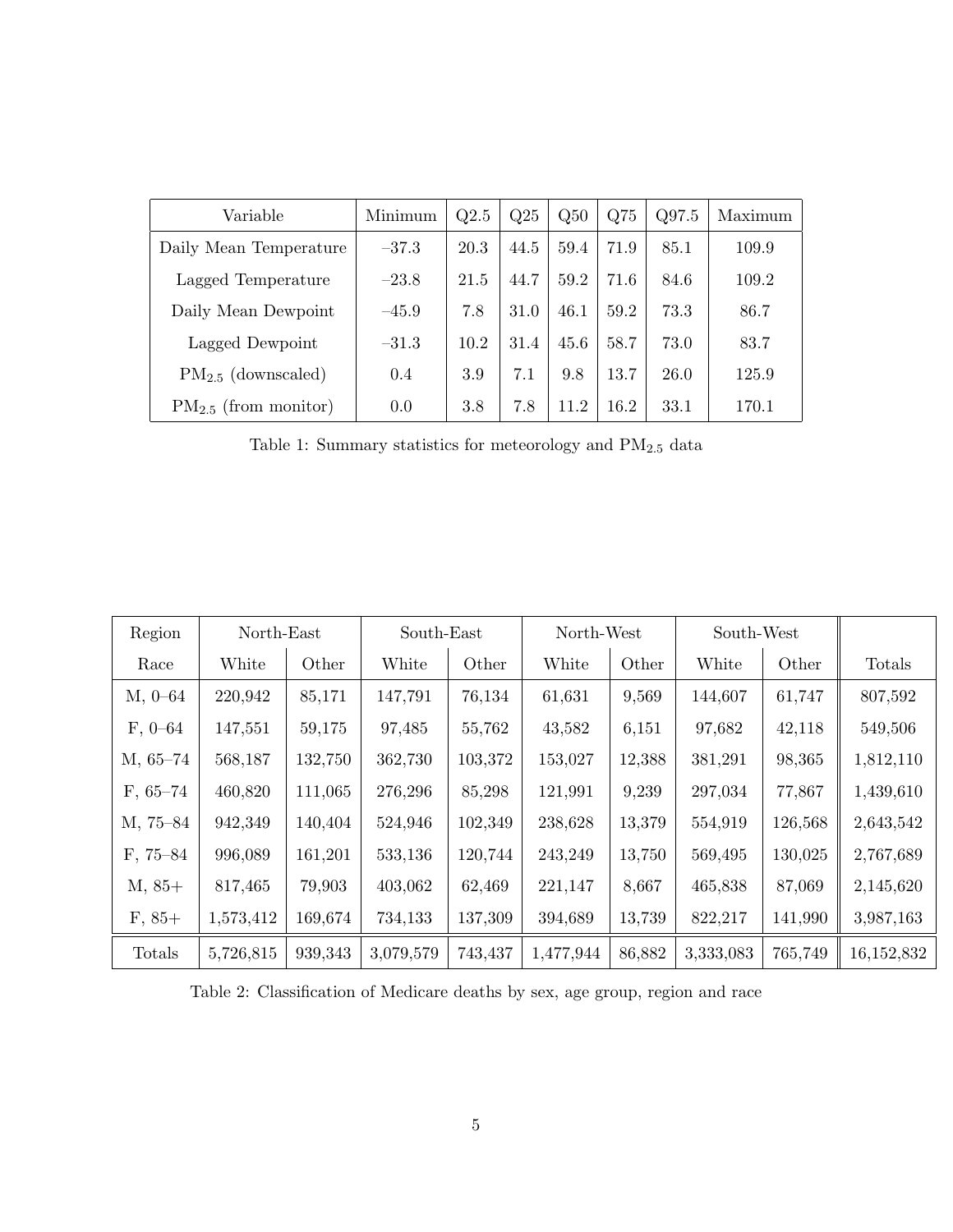on the last day of each month are substantially higher than on the remaining days of the month (see Supplementary Materials, Section 3). A reviewer has pointed out that this is a known feature of Medicare data and can be avoided by using a flag that identifies which dates of death are validated: however, this was only pointed out after the main analyses of the paper had been completed. Instead, the analyses used three strategies for correcting for this anomaly: (a) ignore it; (b) omit the last day of each month; (c) omit the last day of each month and any days matched with the last day of a month in the case-crossover analysis. Initial results and simulations showed that method (b) raises significant bias issues that are similar to the phenomenon of "overlap bias" [15], so the bulk of the following reported results used method (c).

The analysis used a Fortran program to input the data and compute the likelihood function; maximum likelihood estimation then proceeded using a variable metric algorithm[22]. The main limitation on this style of analysis was the number of observations that could be processed in memory; the largest number processed in any single analysis was about 11.3 million. The dataset consisting of all individuals aged 65 and over contains about 12.4 million individuals; this dataset was split into male and female and the results combined using a meta-analysis approach.

The bulk of the analyses used daily deaths from  $2002-2013$  with  $PM_{2.5}$  data from RSIG; temperature and dewpoint were used either with day of death only (the No Lags model) or with day of death and the mean of the three previous days (the With Lags model). For analyses with a log-linear relationship between PM2.<sup>5</sup> and mortality, the range of PM2.<sup>5</sup> was unrestricted. For the broken stick analyses, the range was confined to 0–35  $\mu$ g/m<sup>3</sup>. Because of the extra computational cost of the broken stick analysis, not all analyses were conducted under both the log-linear and broken stick models. Unless reported otherwise, all analyses omit the last day of each month and any other days matched with the last day of a month under the case-crossover analysis. In addition to analyses for the whole USA, separate analyses were performed for the North-East, South-East, North-West, South-West and California. Some analyses divided by participants by race, classified here as either white or non-white (other races were merged into non-white).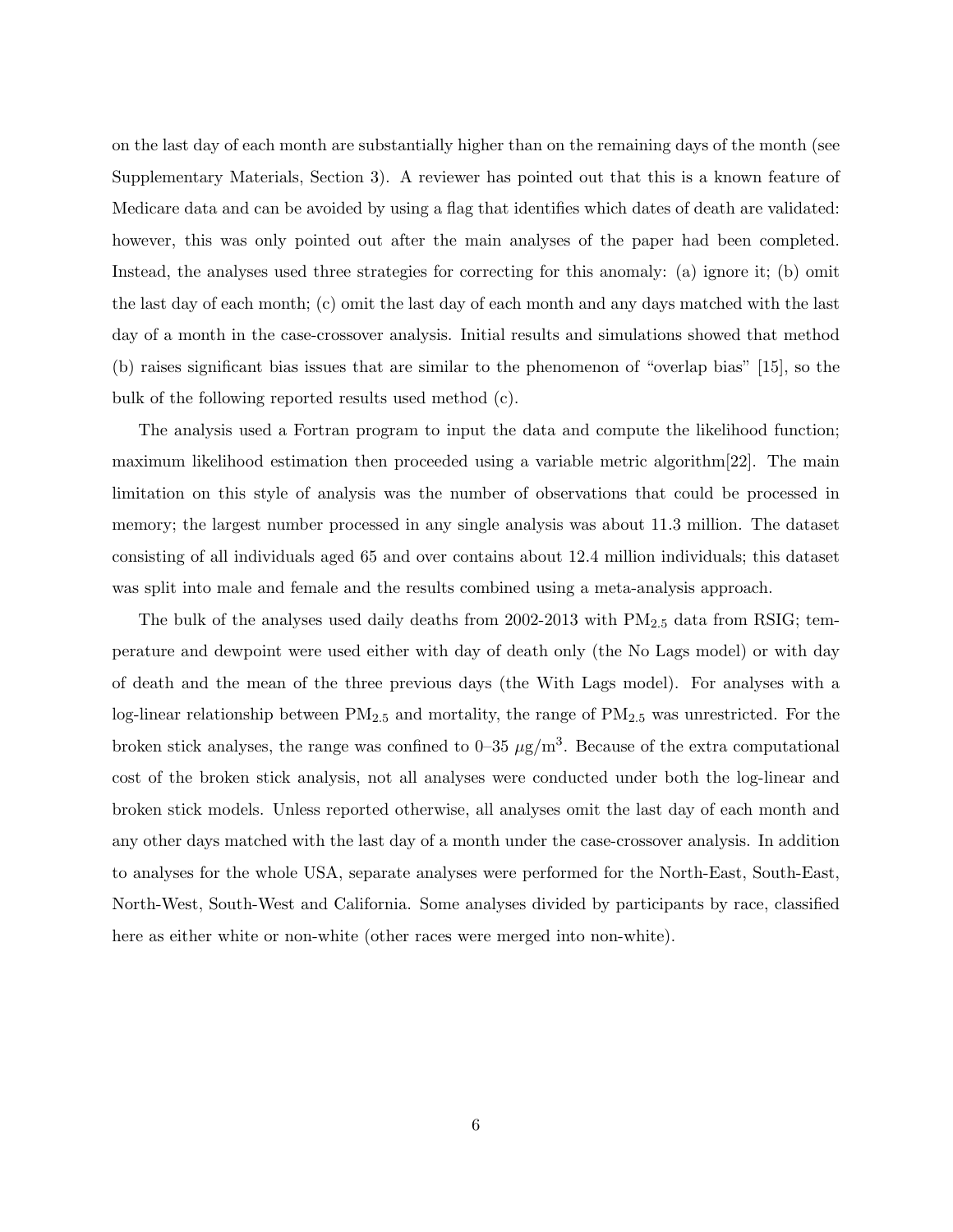## Percent Increased Mortality Per 10  $\mu$ g/m $^3$  Increase in PM<sub>2.5</sub>



Figure 1: Estimated percent change in mortality and 95% confidence intervals associated with 10  $\mu$ g/m<sup>3</sup> rise in PM<sub>2.5</sub> for various subpopulations and statistical models. Left group of plots: linear concentration-response function fitted to full range of  $PM_{2.5}$ . Middle and right groups: "broken stick" model fitted to ranges  $12-35$  and  $0-12 \mu g/m^3$ . Top to bottom: models that include lagged meteorology; models that exclude lagged meteorology; various sensitivity analyses.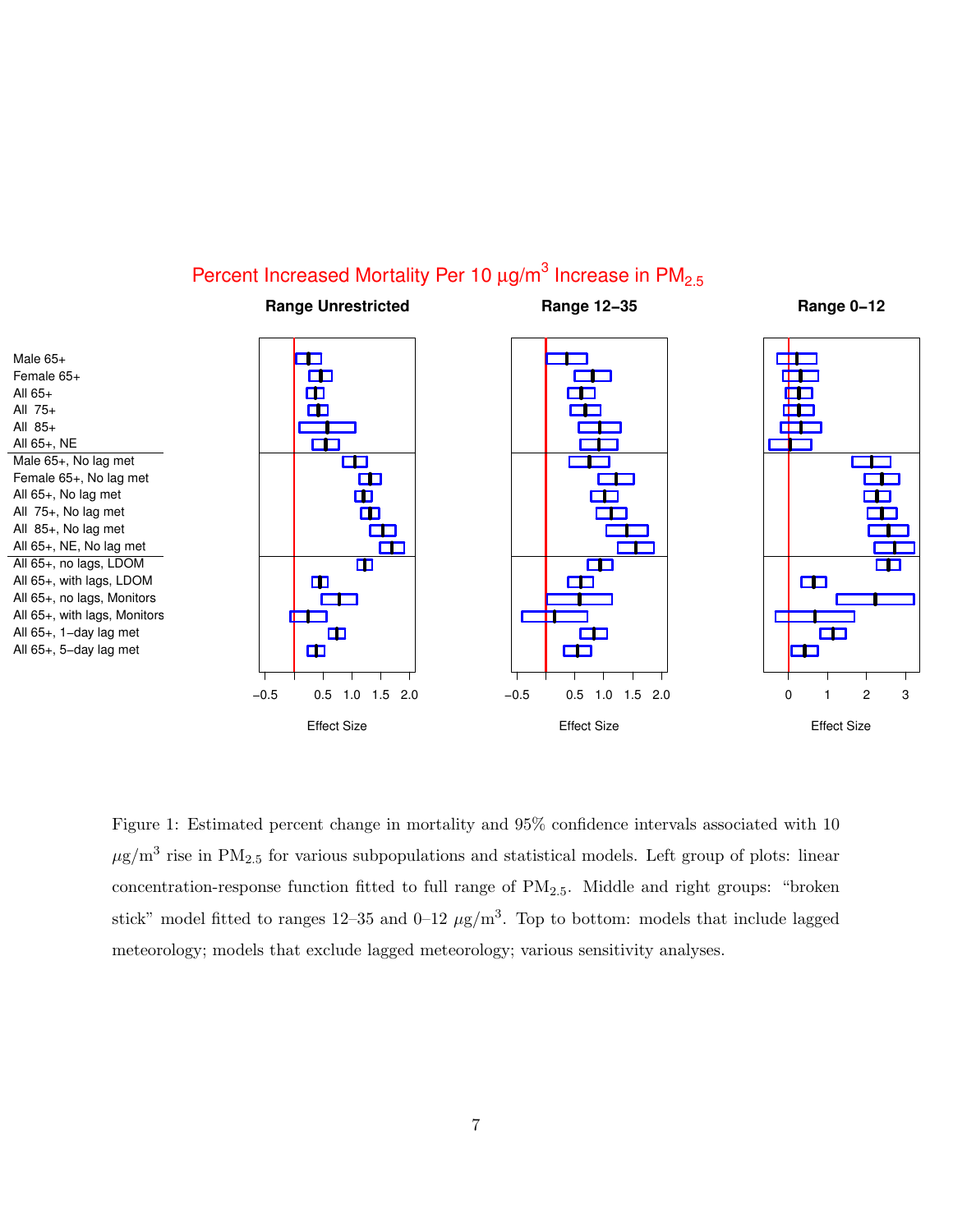#### 3 Results

Figure 3 shows estimates and  $95\%$  confidence intervals of the  $PM_{2.5}$ -mortality association under numerous assumptions. The top block of six rows shows the result in different subpopulations for our full model that includes lagged meteorology. The second block shows the same estimates for a model that includes day-of-death meteorology but not lagged meteorology. The third block shows a few sensitivity analyses: including the last day of month (LDOM) and all comparisons days which were earlier omitted; using monitors instead of the RSIG to estimate PM2.5; and using 1-day and 5-day averages of lagged meteorology instead of 3-day. For models including lagged meteorology, the regression coefficients were positive and statistically significant in the linear concentrationresponse function fitted to the full range of  $PM_{2.5}$ , and for the broken-stick model above 12  $\mu$ g/m<sup>3</sup>, but not for the broken-stick model below 12  $\mu$ g/m<sup>3</sup>. When lagged meteorology was omitted, the coefficients were larger across the board and statistically significant both above and below 12  $\mu$ g/m<sup>3</sup>. The sensitivity analyses showed: including the LDOM has little effect on the results; using monitors instead of RSIG (with correspondingly reduced data coverage) leads to substantially wider confidence intervals, but still with the same relationship between the results with and without lagged meteorology; using 1-day lagged meteorology does not fully account for the confounding effect while 5-day lagged meteorology produces results very similar to those for 3-day lags.

Analyses by race and by region are contained in Figure 2; these analyses were conducted only under the log-linear model but results both excluding and including lagged meteorology are plotted side by side to allow a direct comparison. For the racial comparison, the results show that non-whites are at a higher risk than whites under both models, but with substantially wider confidence intervals for non-whites reflecting the smaller overall population. For the regional analyses, excluding the North-East, the results still show a statistically significant positive effect under the model without lagged meteorology, but this effect disappears under the lagged meteorology model, where none of the estimated coefficients are significantly different from zero. For the specific case of California, the estimated linear coefficient was very close to zero, confirming a result of [32] that was derived using entirely different data and different statistical methodology.

Figure 3 shows plots of the relative risk v.  $PM_{2.5}$  curve both with and without lagged meteorology. This curve was computed for the  $75+$  age group so that the entire analysis could be fitted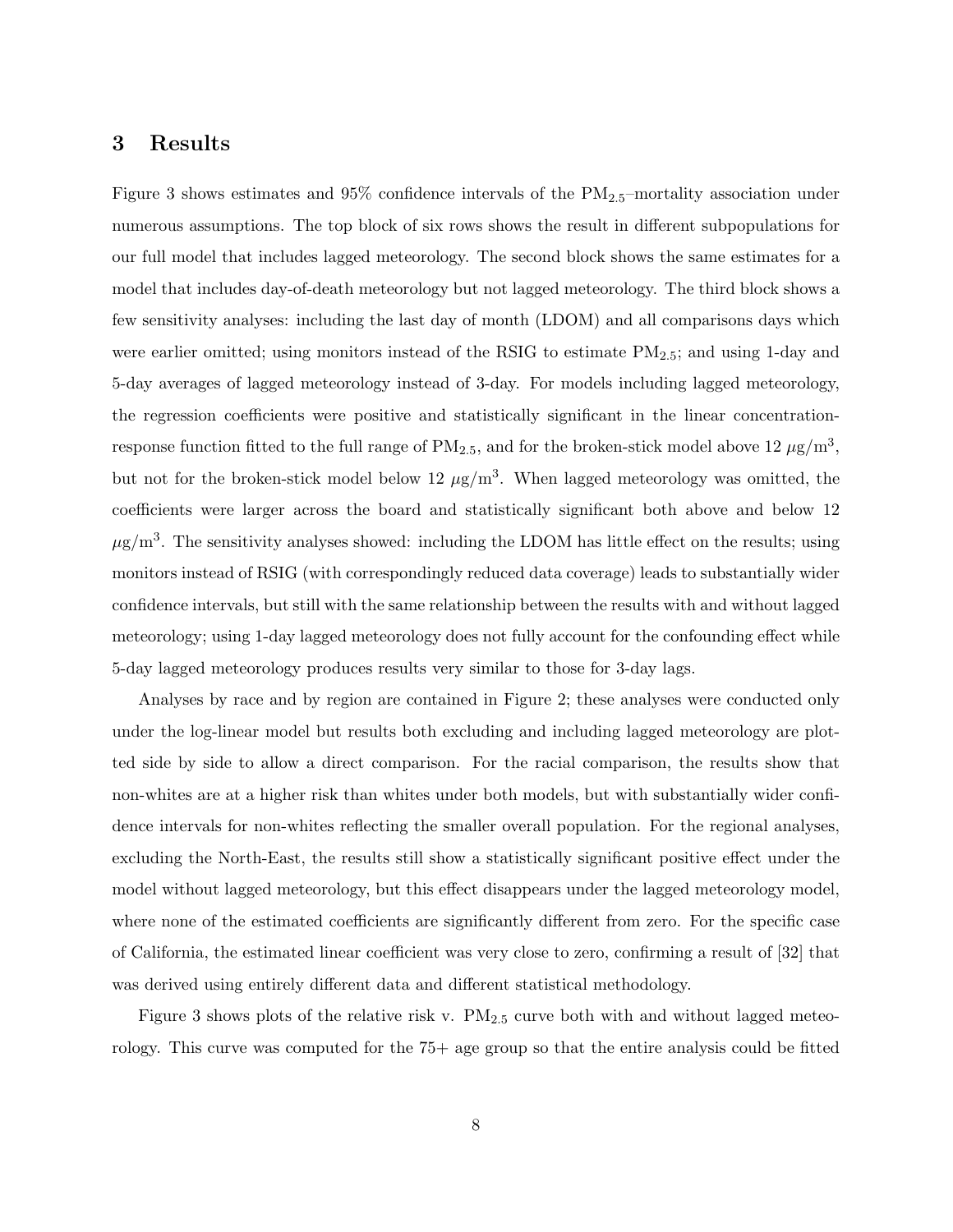

Figure 2: Analyses using the log-linear model by race and by region (other than North-East).



Figure 3: Left curve: Nonlinear relationship between PM2.<sup>5</sup> and mortality based on analysis without lagged meteorology applied to Medicare enrolees aged 75+. Expressed as percent change in relative risk to a baseline level of 12  $\mu$ g/m<sup>3</sup> with pointwise 95% confidence limits. Right: Same curve but including lagged meteorology in the statistical model.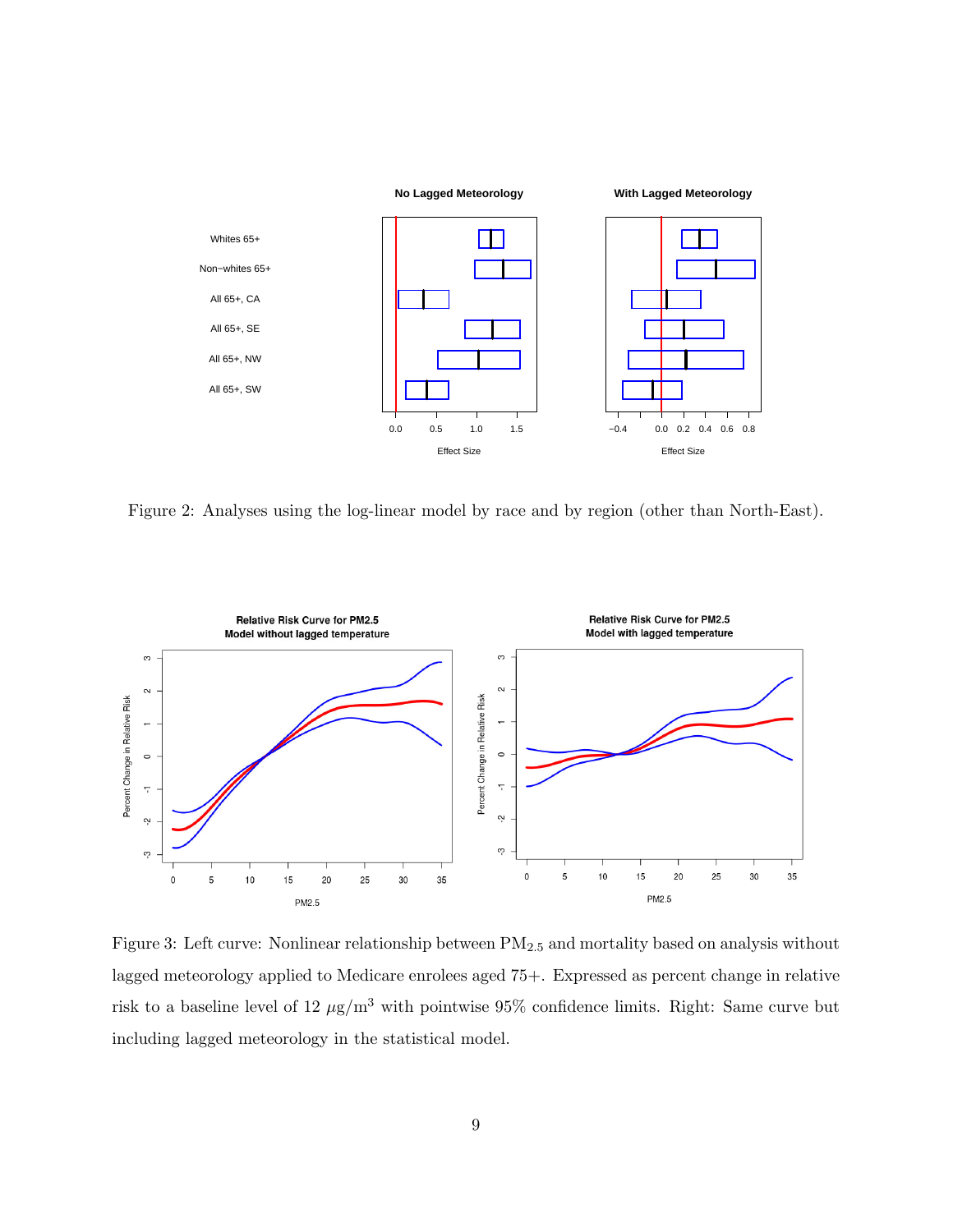with a single optimization. These plots have been drawn relative to a reference level of 12  $\mu$ g/m<sup>3</sup>, which seems logical because that is the current standard. Relative risks both above and below that standard give some indication of the likely costs or benefits of changing the standard. These curves again demonstrate the importance of taking lagged meteorology into account.

#### 4 Discussion

The results of this paper may be compared with those of an earlier paper [6] that used similar methodology.

In many respects, these results support and validate those of [6]. The results under the No Lags model that are directly comparable with results in [6] show very similar point estimates and confidence intervals. This is despite the fact that the temperature and  $PM_{2.5}$  components of the data have been constructed from different sources, and there are differences in the statistical approach as well, including an entirely different computational strategy. The mortality data are similar but not identical, because of slightly different time periods and the end of month anomaly. The present results show a stronger effect in women than in men; increasing effects as age increases; and a stronger association for non-whites than for whites, though with wider confidence intervals for non-whites reflecting differences in population size. All these results are consistent with [6].

Even in the With Lags model, the present results confirm the statistical significance of an overall linear effect in all the national analyses and in the regional analysis for the North-East. However, the results in the 0–12  $\mu$ g/m<sup>3</sup> range are much attenuated and not statistically significant at the 0.05 level, and the nonlinear concentration-response curve in the right hand half of Figure 3 also implies absence of a statistically significant effect in this range.

There is no clear-cut way of saying which of the two analyses (with or without lagged meteorology) is more appropriate. The most familiar interpretation is that lagged meteorology is acting as a confounder of the PM2.<sup>5</sup> effect, but this is unclear as there is no obvious mechanism at work here. There would be a direct mechanism if lagged meteorology (along with day of death meteorology) were a reliable predictor of  $PM_{2.5}$ ; but a direct attempt to verify this, using nonlinear splines of both lagged and day of death meteorology as a predictor of  $PM_{2.5}$ , suggested an  $R^2$  of only 0.14, compared with 0.07 for predicting  $PM_{2.5}$  from day of death meteorology alone. Recalling the size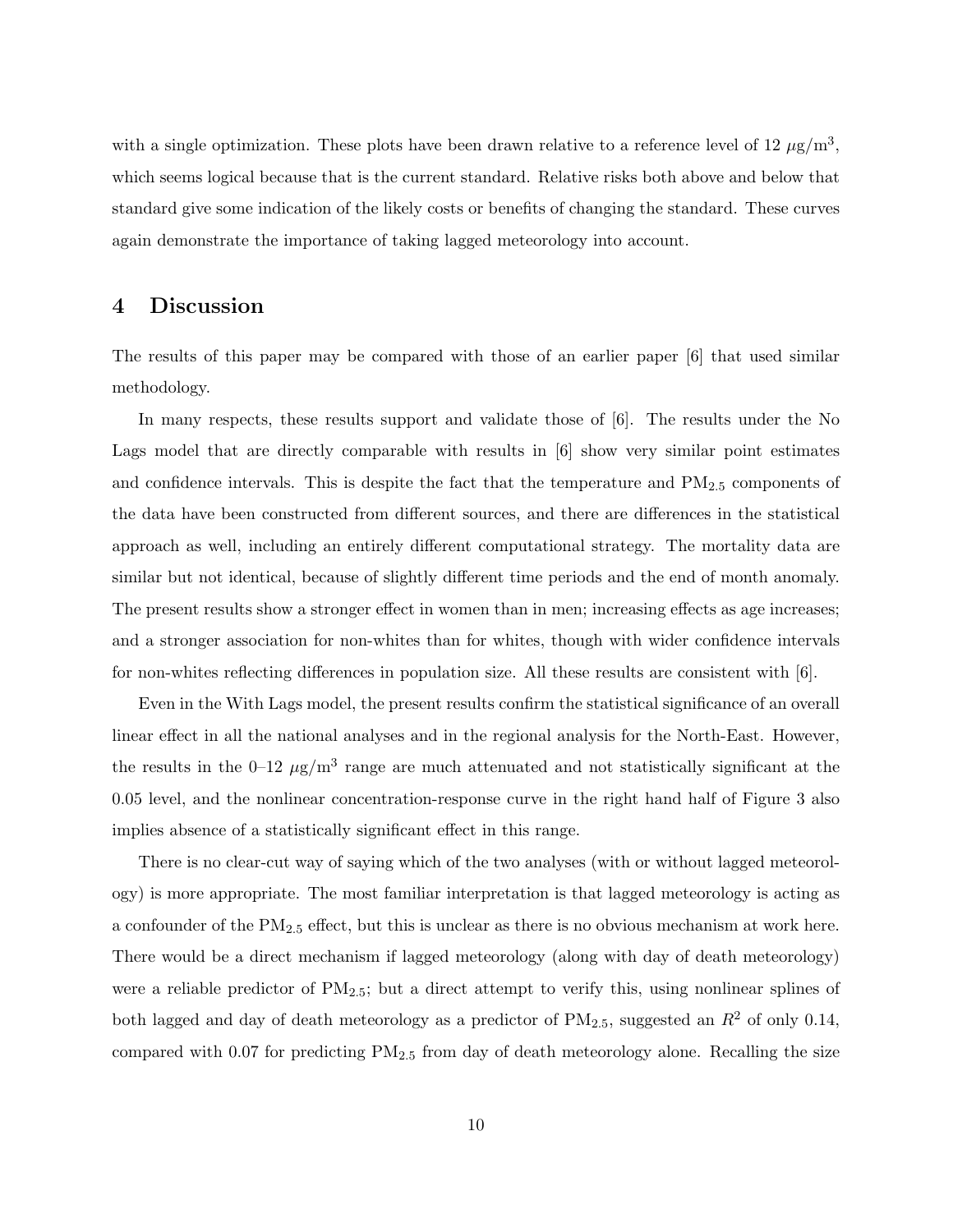of the dataset, even these values are large enough to suggest the possibility of a confounding effect. It is conceivable that the confounding may be the other way round, that  $PM_{2.5}$  is acting as a confounder of lagged meteorology, but the statistical significance of lagged meteorology is massive (deviances of several hundred), so any confounding effect by  $PM_{2.5}$  could be no more than a very small component of it.

The regional results mimic corresponding results for ozone [30] and are also consistent with the previous result for California in [32]. Possible explanations include different compositions of PM2.<sup>5</sup> in different parts of the country and also different exposure patterns, e.g. greater use of air conditioning in western and southern states and higher use of public transport in the North-East. It is a matter of speculation whether the different results for California are in any way explained by the fact that California has historically enforced its own air quality standards that are different from the rest of the USA.

The method of this paper does not use "causal inference" techniques in the sense of for example [21, 12, 35], but even in the absence of formal proof of causality, there are strong reasons for believing that the effects are causal. The case-crossover method of analysis, relying on the comparison of date of death with a set of comparison dates for the same individual, practically eliminates any possibility of confounding by individual factors such as physical conditioning, weight, smoking and drug use. There is a possibility of confounding by (a) other meteorological variables besides temperature and dewpoint, and (b) other air contaminants such as certain components of PM2.<sup>5</sup> having a stronger effect than  $PM_{2.5}$  itself. The former possibility has been extensively discussed without reaching clear-cut conclusions; previous analyses such as [31, 29, 32] used specific and relative humidity, atmospheric pressure and separate daily minimum and maximum temperatures. As for the possibility that specific components of  $PM_{2.5}$  may be more strongly associated with mortality than overall  $PM_{2.5}$ , that remains a topic of active research, but at present, only  $PM_{2.5}$ itself has a national network.

Numerous caveats remain. These results apply only to short-term mortality; parallel results for long-term mortality were published by [7]. The main part of this analysis covers only 2002-2013; with restrictions due to nonavailability of meteorology and  $PM_{2.5}$  data in all zip codes, and further deletions resulting from the last day of month artifact, the analysis dataset comprised less than half the data potentially available from 1999-2018. If all these gaps were filled in with no change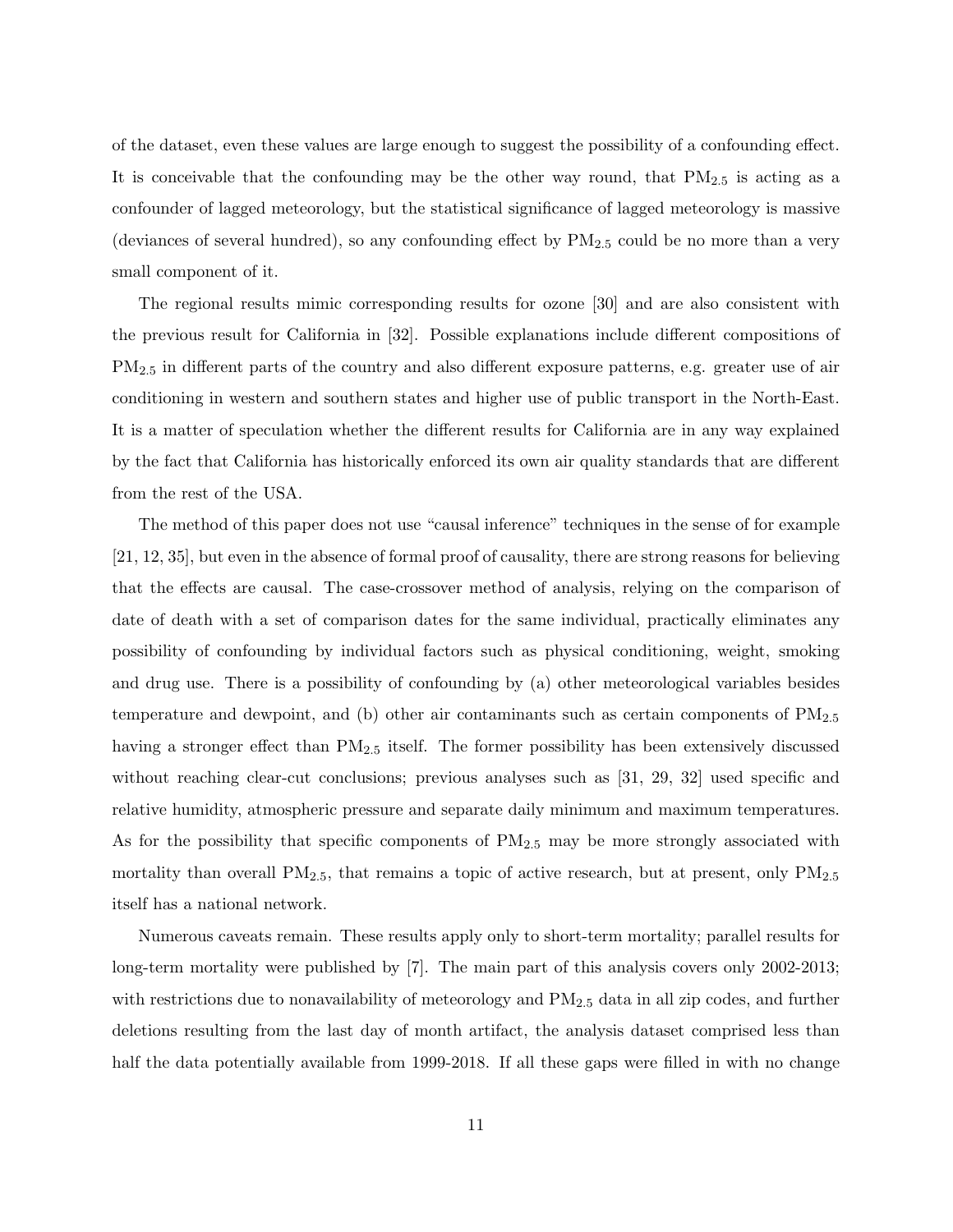in the estimated coefficients, the results could be statistically significant even below 12  $\mu$ g/m<sup>3</sup>.

This paper confirms the statistical significance and likely causality of the overall association between PM2.<sup>5</sup> and short-term mortality, even under a lagged meteorology model. The possibility that such effects persist to the range of  $PM_{2.5}$  below 12  $\mu$ g/m<sup>3</sup> is by no means ruled out, but further analyses with larger datasets would be needed to resolve this question.

#### 5 Acknowledgements

The staff of the Advanced Biomedical IT Core at Indiana University are thanked for computer services and data storage. The project was managed by Gradient. An earlier version of this analysis was presented at a symposium on Causal Methods in Epidemiological Studies of Particulate Matter and Mortality in Chapel Hill, NC, on October 4, 2018. Comments presented at that symposium significantly impacted the development of the analysis into the present paper. The author is grateful to Dr. Lianne Sheppard for helpful advice about the case-crossover method.

## References

- [1] J.S. Apte, M. Brauer, Cohen A.J., M. Ezzati, and C.A. Pope. Ambient PM2.5 reduces global and regional life expectancy. Environmental Science and Technology Letters, 114 (1):29–33, 2018.
- [2] Rob Beelen et al. Effects of long-term exposure to air pollution on natural-cause mortality: an analysis of 22 European cohorts within the multicentre ESCAPE project. The Lancet, 383:785–795, 2014.
- [3] M.L. Bell and F. Dominici. Effect modification by community characteristics on the shortterm effects of ozone exposure and mortality in 98 US communities. American Journal of Epidemiology, 167:986–997, 2008.
- [4] M Brauer, JR Brook, T Christidis, Y Chu, DL Crouse, and A. Erickson et al. Mortality–Air Pollution Associations in Low-Exposure Environments (MAPLE): Phase 1. Health Effects Institute, Research Report 203, Boston, MA, 2019.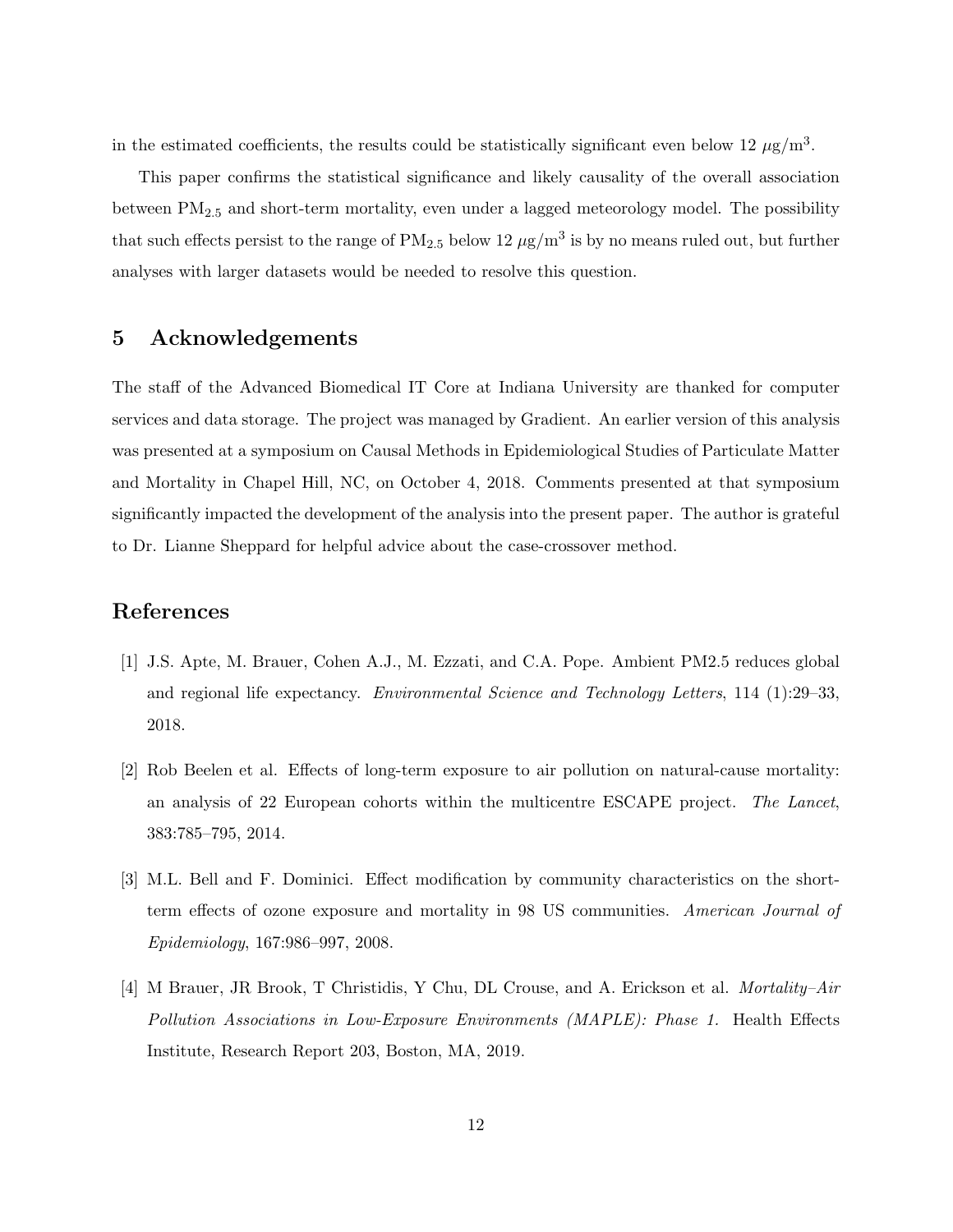- [5] J. Dai, L. Zanobetti, P. Koutrakis, and J. Schwartz. Associations of fine particulate matter species with mortality in the United States: a multicity time series analysis. *Environmental* Health Perspectives, 122 (8):837–842, 2014.
- [6] Qian Di, Lingzhen Dai, Yun Wang, Antonella Zanobetti, Christine Choirat, Joel D. Schwartz, and Francesca Dominici. Association of short-term exposure to air pollution with mortality in older adults. JAMA, 318 (24):2446–2556, 2017.
- [7] Qian Di, Yun Wang, Antonella Zanobetti, Yun Wang, Petros Koutrakis, Christine Choirat, Francesca Dominici, and Joel D. Schwartz. Air pollution and mortality in the Medicare population. New England Journal of Medicine, 376 (26):2513–2522, 2017.
- [8] F. Dominici, R. Peng, and M. Bell. Fine particulate air pollution and hospital admission for cardiovascular and respiratory diseases. JAMA, 295 (10):1127–1134, 2006.
- [9] F. Dominici, J.M. Samet, and S.L. Zeger. Combining evidence on air pollution and daily mortality from the 20 largest US cities: a hierarchical modelling strategy. Journal of the Royal Statistical Society, Series A, 163(3):263–302, 2000.
- [10] F. Dominici, J. Schwartz, Q. Di, D. Braun, C. Choirat, and A. Zanobetti. Health Effects of Long-Term Exposure to Low Levels of Ambient Air Pollution: Phase 1. Health Effects Institute, Research Report 200, Boston, MA, 2019.
- [11] M. Franklin, A. Zeka, and J. Schwartz. Association between PM2.5 and all-cause and specificcause mortality in 27 US communities. Journal of Exposure Science and Environmental Epidemiology, 17 (3):279–287, 2007.
- [12] M.A. Hernán and J.M. Robins. *Causal Inference*. Boca Raton: Chapman & Hall/CRC, forthcoming, 2019.
- [13] Health Effects Institute. Revised Analyses of Time-Series Studies of Air Pollution and Health. Special Report. Health Effects Institute, Boston MA., 2003.
- [14] H. Janes, L. Sheppard, and T. Lumley. Case-crossover analyses of air pollution exposure data — referent selection strategies and their implications for bias. *Epidemiology*, 16(6):717–726, 2005.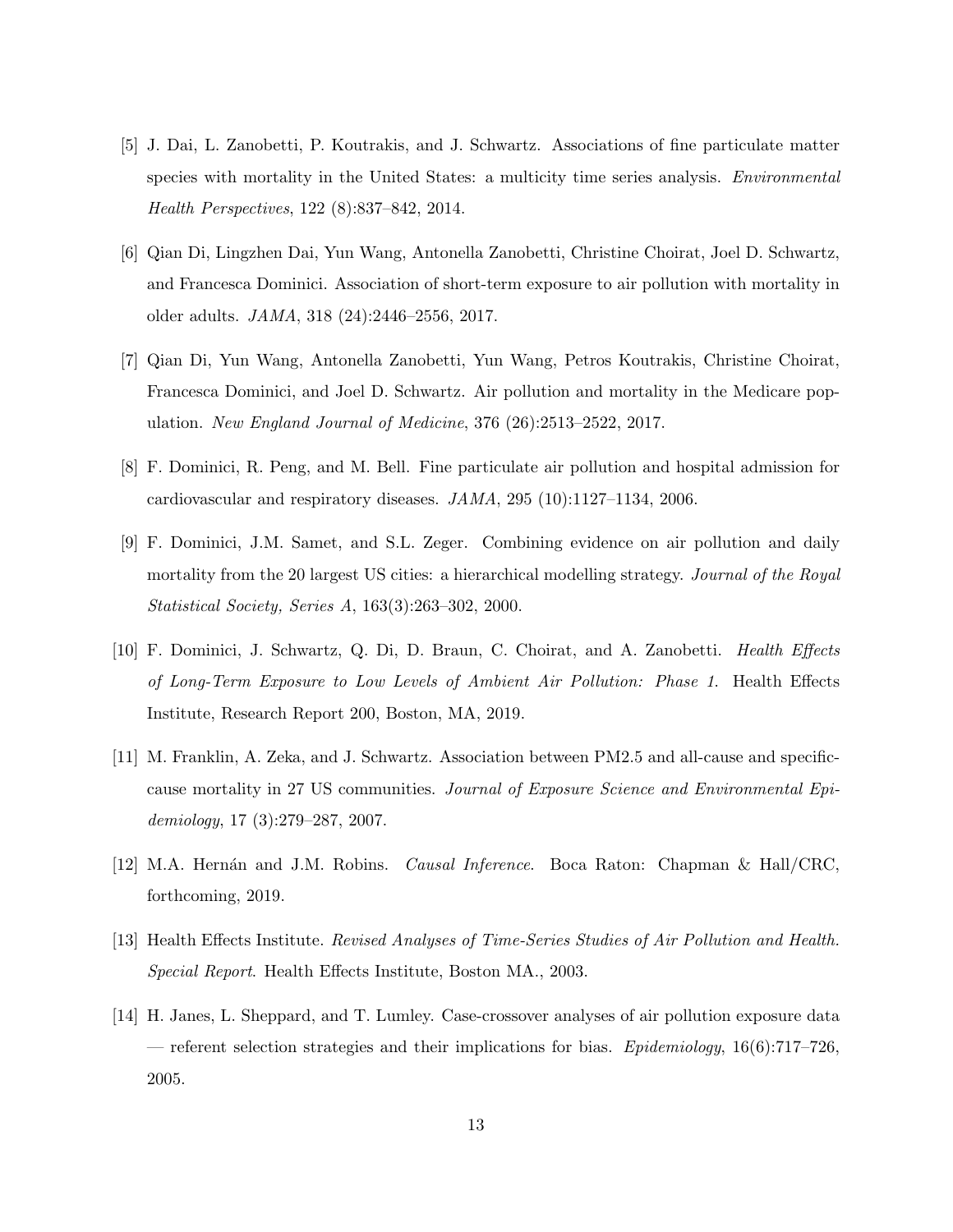- [15] H. Janes, L. Sheppard, and T. Lumley. Overlap bias in the case-crossover design, with application to air pollution exposures. Statistics in Medicine, 24(2):285–300, 2005.
- [16] D. Krewski, R.T. Burnett, M.S. Goldberg, K. Hoover, J. Siemiatycki, M. Jerrett, M.h. Abrahamowicz, and W.H. White. Reanalysis of the Harvard Six Cities study and the American Cancer Society study of particulate air pollution and mortality. Special Report, Health Effects Institute, Boston, MA, 2000.
- [17] D. Krewski, M. Jerrett, R T. Burnett, R. Ma, E. Hughes, Y. Shi, M. C. Turner, C. A. Pope, G. Thurston, E. E. Calle, and M.J. Thun. Extended follow-up and spatial analysis of the American Cancer Society study linking particulate air pollution and mortality. Research Reports of the Health Effects Institute, 140:5–114, 2009.
- [18] D. Levy, T. Lumley, L. Sheppard, J. Kaufman, and H. Checkoway. Referent selection in case-crossover analyses of acute health effects of air pollution. Epidemiology, 12(2):186–192, 2001.
- [19] M. Maclure. The case-crossover design: a method for studying transient effects on the risk of acute events. American Journal of Epidemiology, 133(2):144–153, 1991.
- [20] B. Ostro, R. Broadwin, S. Green, W.Y. Feng, and M. Lipsett. Fine particulate air pollution and mortality in nine California counties: results from CALFINE. Environmental Health Perspectives, 114 (1):29–33, 2006.
- [21] Judea Pearl. Causality: Models, Reasoning and Inference (second edition). Cambridge University Press, 2009.
- [22] W.H. Press, S.A. Teukolsky, W.T. Vetterling, and B.P. Flannery. Numerical Recipes in Fortran: The Art of Scientific Computing (Second Edition). Cambridge University Press, 1992.
- [23] J.M. Samet, F. Dominici, F.C. Curreiro, I. Coursac, and S.L. Zeger. Fine particulate air pollution and mortality in 20 US cities 1987-1994 (with discussion). New England Journal of Medicine, 343:1742–1757, 2000.
- [24] J.M. Samet, S.L. Zeger, F. Dominici, F. Curriero, I. Coursac, D.W. Dockery, J. Schwartz, and A. Zanobetti. The National Morbidity, Mortality, and Air Pollution Study Part II: Morbidity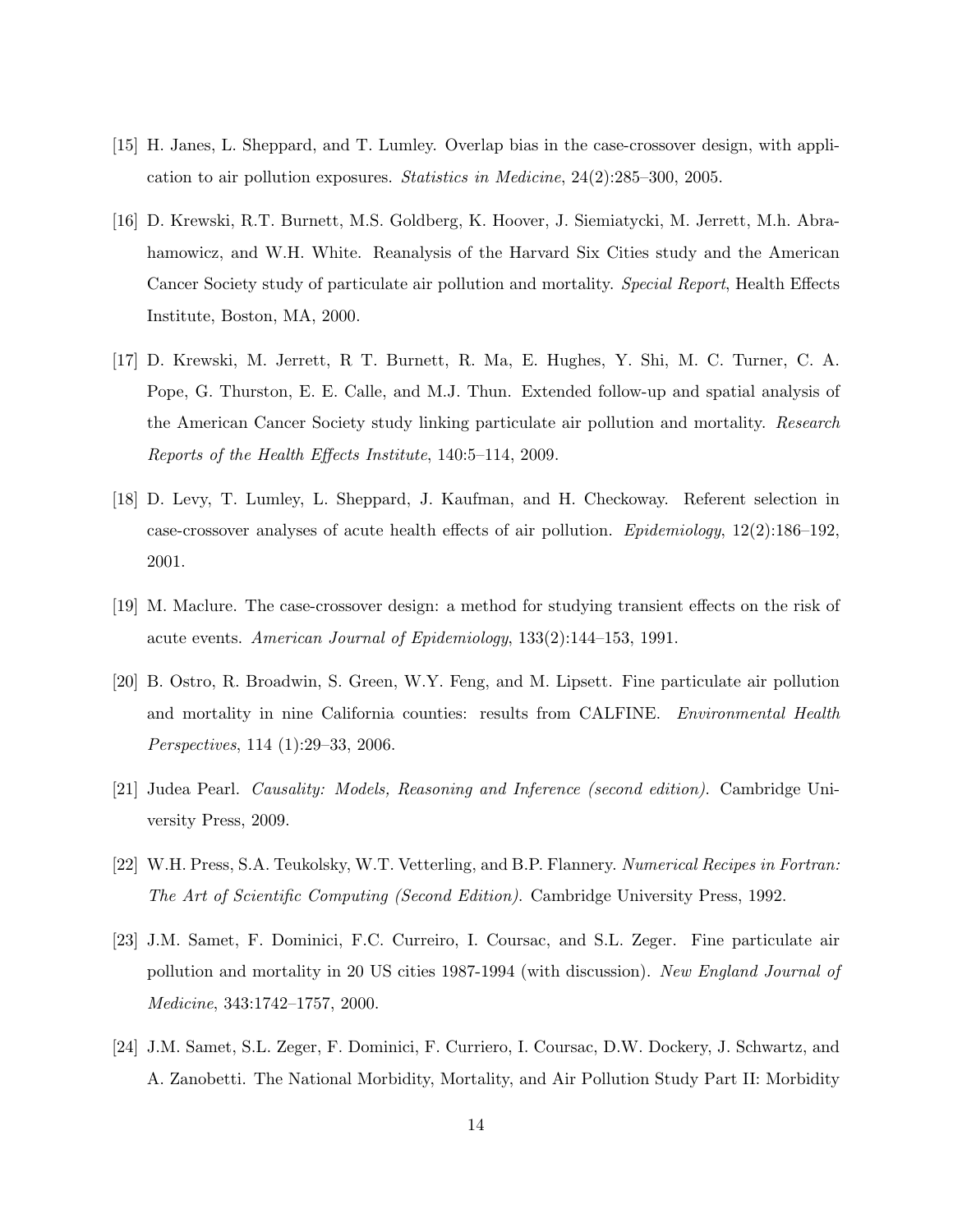and Mortality from Air Pollution in the United States. Research Report 94-II, Health Effects Institute, Boston, MA, 2000.

- [25] S.E. Sarnat, B.A. Coull, J. Schwartz, D.R. Gold, and H.H. Suh. Factors affecting the association between ambient concentrations and personal exposures to particles and gases. Environmental Health Perspectives, 114 (5):649–654, 2006.
- [26] J. Schwartz, D. Dockery, and L.M. Neas. Is daily mortality associated specifically with fine particles? Journal of the Air and Waste Management Association, 46:927–939, 2000.
- [27] J. Schwartz, F. Laden, and A. Zanobetti. The concentration-response relation between PM2.5 and daily deaths. Environmental Health Perspectives, 110 (10):1025–1029, 2002.
- [28] L. Sheppard. Environmental epidemiology study designs. Handbook of Environmental and Ecological Statistics, edited by A. Gelfand et al., Chapman and Hall/CRC Press, Chapter 26:603–616, 2019.
- [29] R.L. Smith, J.M. Davis, J. Sacks, P. Speckman, and P. Styer. Regression models for air pollution and daily mortality: analysis of data from Birmingham, Alabama. Environmetrics, 11:719–743, 2000.
- [30] R.L. Smith, B. Xu, and P. Switzer. Reassessing the relationship between ozone and short-term mortality in U.S. urban communities. *Inhalation Toxicology*, 21 (S2):37–61, 2009.
- [31] Patricia Styer, Nancy McMillan, Feng Gao, Jerry Davis, and Jerome Sacks. Effect of outdoor airborne particulate matter on daily death counts. Environmental Health Perspectives, 103  $(5):490-497, 1995.$
- [32] S.S. Young, K. Lopiano, and R.L. Smith. Air quality and acute deaths in California, 2000-2012. Regulatory Toxicology and Pharmacology, 88:173–184, 2017.
- [33] A. Zanobetti and J. Schwartz. The effect of fine and coarse particulate air pollution on mortality. Environmental Health Perspectives, 117 (6):898–903, 2009.
- [34] Scott L. Zeger, Francesca Dominici, Aidan McDermott, and Jonathan M. Samet. Mortality in the Medicare population and chronic exposure to fine particulate air pollution in urban centers (2000–2005). Environmental Health Perspectives, 116(12):1614–1619, 2008.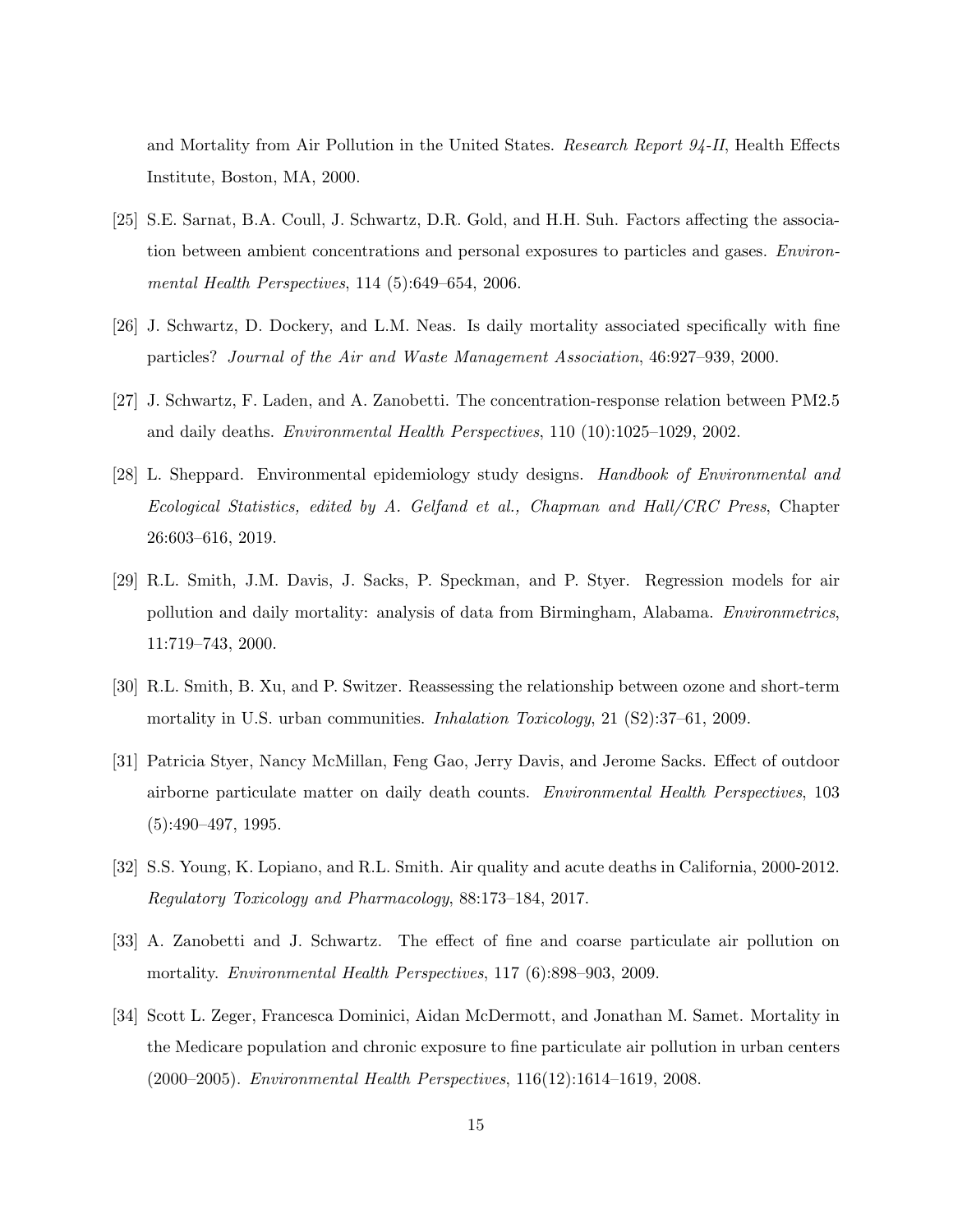[35] C.M. Zigler, C. Kim, C. Choirat, J.B. Hansen, Y. Wang, L. Hund, J. Samet, G. King, and F. Dominici. Causal inference methods for estimating long-term health effects of air quality regulations. Research Report 187, Health Effects Institute, Boston, MA, 2016.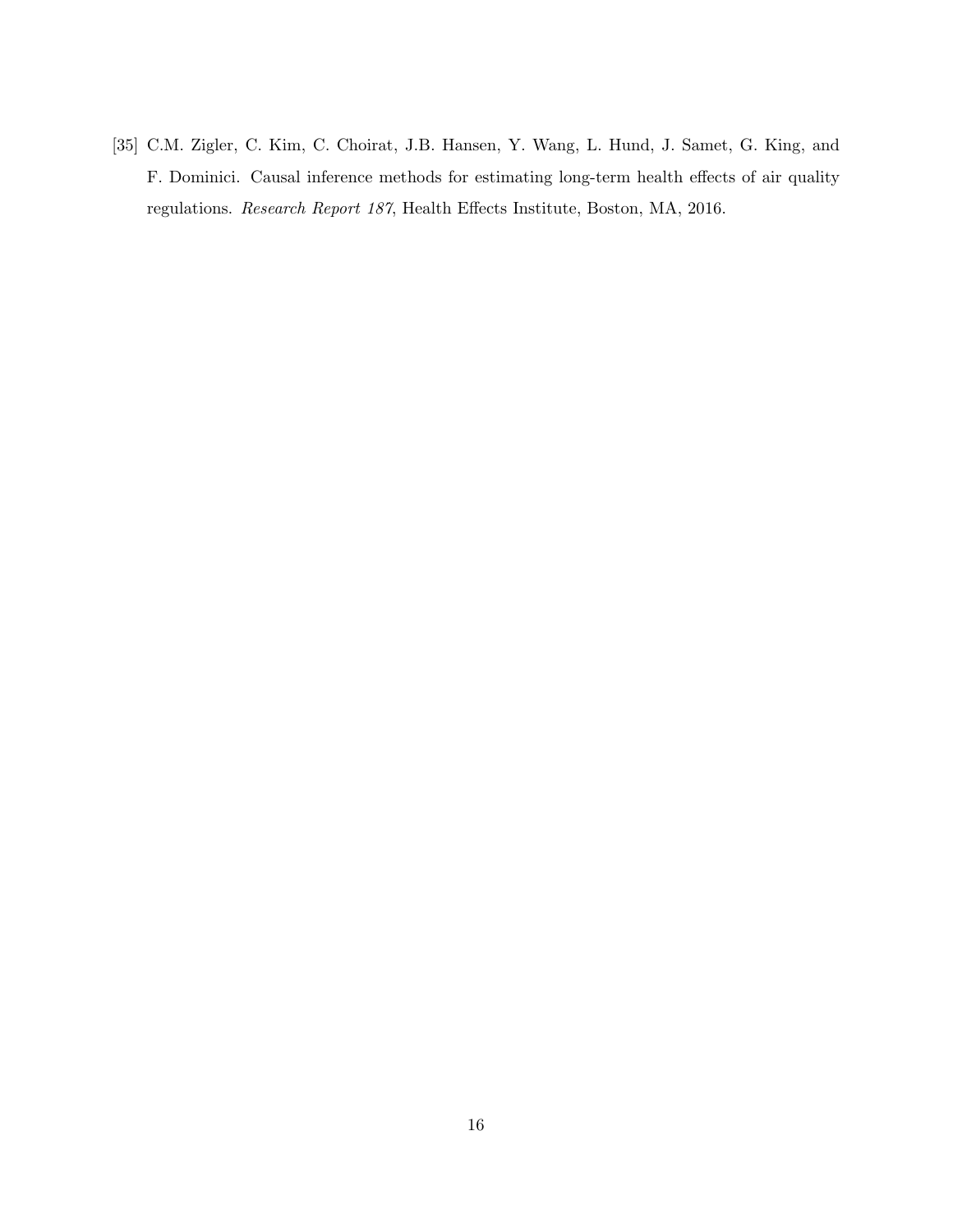# Dependence of Short-Term Mortality on Fine Particulate Matter in the Population of Elderly Medicare Beneficiaries: Supplementary

Material

Richard L. Smith

Department of Statistics and Operations Research, University of North Carolina, Chapel Hill

November 17, 2021

### 1 Further Details of Meteorological and  $PM_{2.5}$  Data

Meteorology data was obtained from the Global Summary Of the Day (GSOD) database maintained by the National Centers for Environmental Information, a branch of the National Oceanic and Atmospheric Administration (NOAA). GSOD was preferred to the better known Global Historical Climatological Network (GHCN), because GSOD includes dewpoint whereas GHCN does not. Although it is open to discussion whether weather station data is inherently superior to reanalysis data constructions such as NCEP, we note that the NCEP grid resolution is 2.5° latitude and longitude (roughly  $270 \times 210$  km. at latitude  $40^{\circ}$ N), most points in the US have several weather stations within that distance range, so the weather station data should be more sensitive to spatial variability. The weather variables used for this study were daily mean temperature and dewpoint, chosen so as to match the variables used in [4]. Other variables available in the database include daily maximum and minimum temperature, precipitation and air pressure, and all of these could potentially be included as meteorological covariates as well. [6] found that including daily maximum and minimum temperature separately gave stronger meteorological associations than daily mean temperature, but that possibility is not pursued here. Data were downloaded as gzipped directories (one for each year). Each station is identified by two codes, the USAF code and the WBAN code.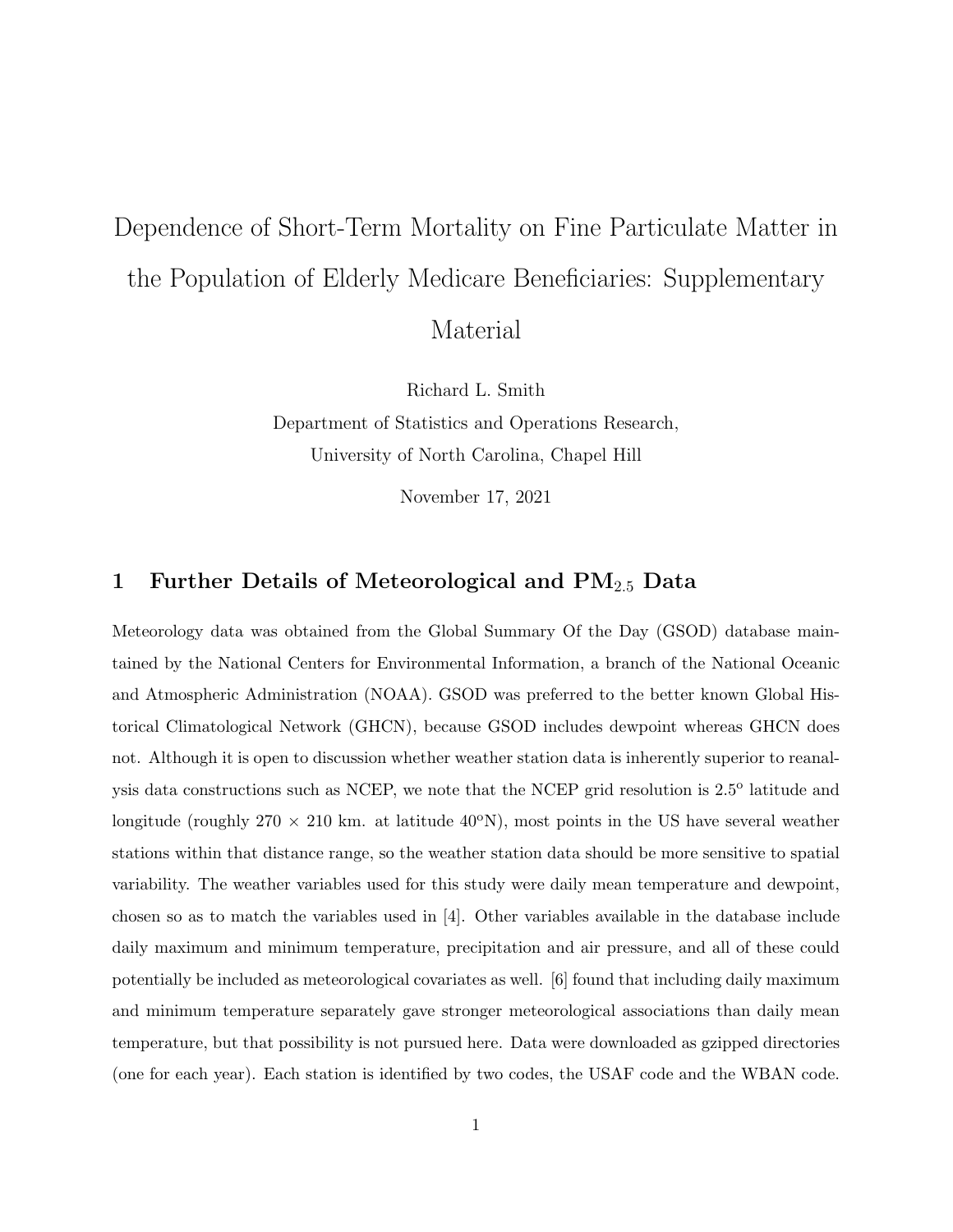A separate "isd-history" file is available, which lists the same code with other identifiers including latitude-longitude coordinates and a country code. Only stations with a country code of "US" are relevant to the present exercise.

To match the zip code data with weather station and air pollution monitor data, we need latitude-longitude for each zip code and this was obtained from the file

free-zipcode-database-Primary.csv downloaded from the website

http://federalgovernmentzipcodes.us/. This dataset lists a total of 42,522 zipcodes with name of city and state, latitude and longitude to the nearest  $0.01^{\circ}$ , and some other information. Altogether, 23,796,902 participants out of the original 23,808,244 had zip codes whose geographic coordinates were identifiable in this way, a coverage rate of 99.95% covering 34,553 zipcodes.

For each participant zipcode for which latitude-longitude coordinates were available, the nearest weather station in the GSOD database was identified. Zipcodes for which the distance to the nearest weather station was more than 100 km. were treated as missing — these included data from noncontinental locations such as Guam, for which the distance to the nearest US weather station was in some cases several thousand km. However, such individuals comprise only a tiny fraction of the Medicare database, so their omission should not affect the analysis results in any meaningful way. The choice of 100 km. as the cutoff distance is somewhat arbitrary of course, but [4] used 50 km. for a similar cutoff with  $PM_{2.5}$  monitor stations — temperature fields are in general smoother than PM2.<sup>5</sup> fields, and it seemed reasonable to adopt twice as large a cutoff for the meteorology variables compared with PM2.5. The remainder of the meteorology data construction consisted of associating each zipcode with daily temperature and dewpoint data from the nearest weather station, for all days for which these data were available.

This project uses  $PM_{2.5}$  data from two sources. Daily data from monitors are available on the EPA website https://aqs.epa.gov/aqsweb/airdata/download files.html, together with ancillary information including latitude-longitude coordinates of the monitors. This was processed in a similar way to the meteorology data, associating each zipcode with the nearest monitor, using a cutoff of 50 km. as previous described. This dataset was limited in two ways: first, each zipcode that is further than 50 km. from the nearest monitor is treated as missing, and second, days where the monitor data are missing are also treated as missing at the associated zipcode. This is a rather significant limitation, as EPA regulations require only that  $PM_{2.5}$  be monitored every third day,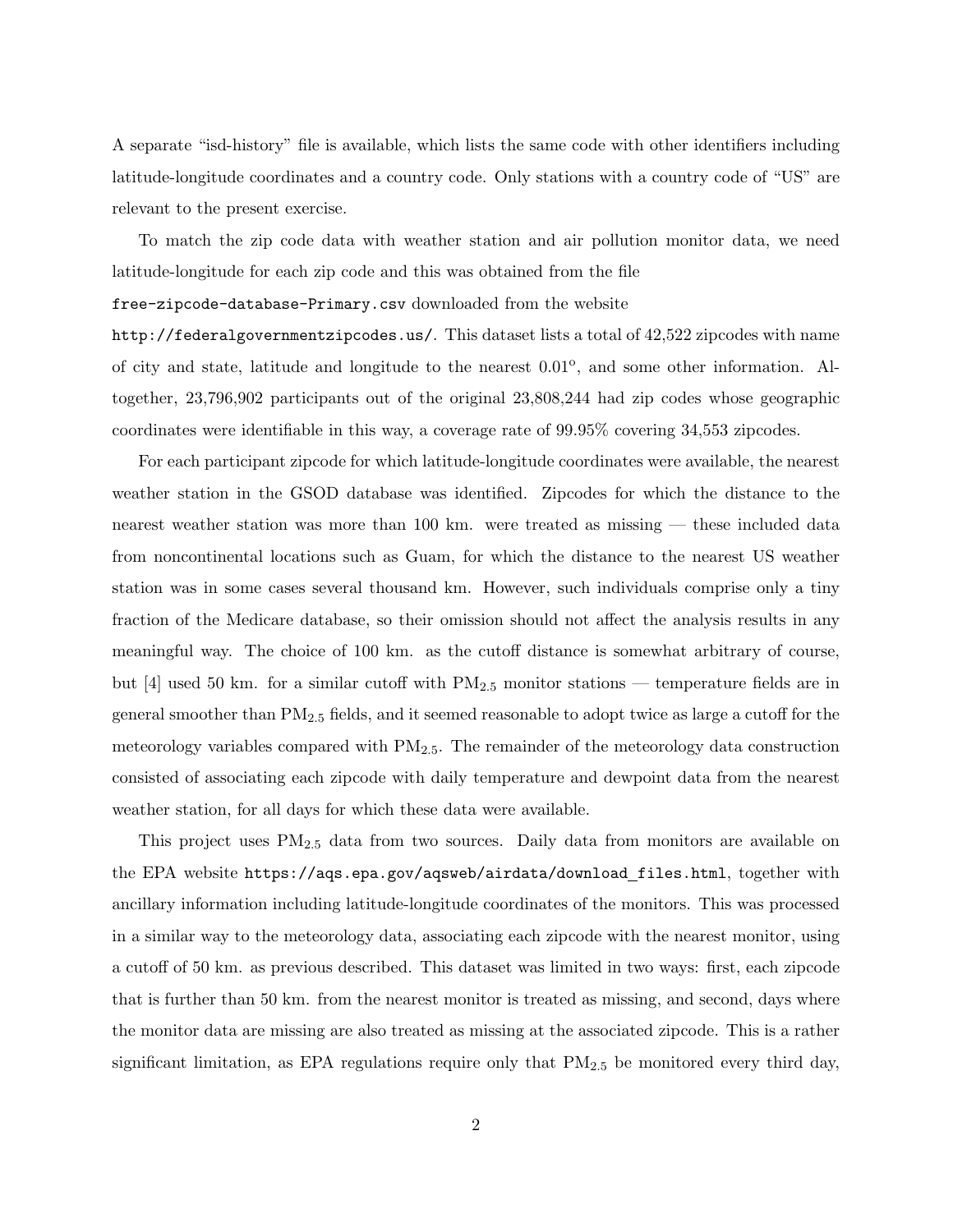and the method of case-crossover analysis that we are using for the statistical analysis requires matched PM2.<sup>5</sup> values at multiples of seven days before and after the day of death. The conflict between these two requirements essentially means that only monitors with daily data are usable, which is a small proportion of the total set of monitors. Therefore, results using  $PM_{2.5}$  monitor data will be extremely limited, though they are still useful for validating the results from the fused dataset that is described next.



Figure 1: Downscaled versus monitor plots for three zipcodes, 2002–2013. The correlation coefficients for  $(a)$ – $(c)$  are respectively 0.98, 0.96 and 0.94.

EPA's Remote Sensing Information Gateway, or RSIG, combines data from monitors and the CMAQ air quality modeling product through a Bayesian approach due to [3, 1, 2]. Daily datasets from 2002 onwards are online at the web address

https://www.epa.gov/hesc/rsig-related-downloadable-data-files. The data are at the spatial resolution of census tracts, and include both posterior means and posterior standard deviations from the Bayesian algorithm. We shall not use the standard deviations. Files identifying census tracts with zipcodes are available from the website

https://www.huduser.gov/portal/datasets/usps crosswalk.html. For example, zipcode 27514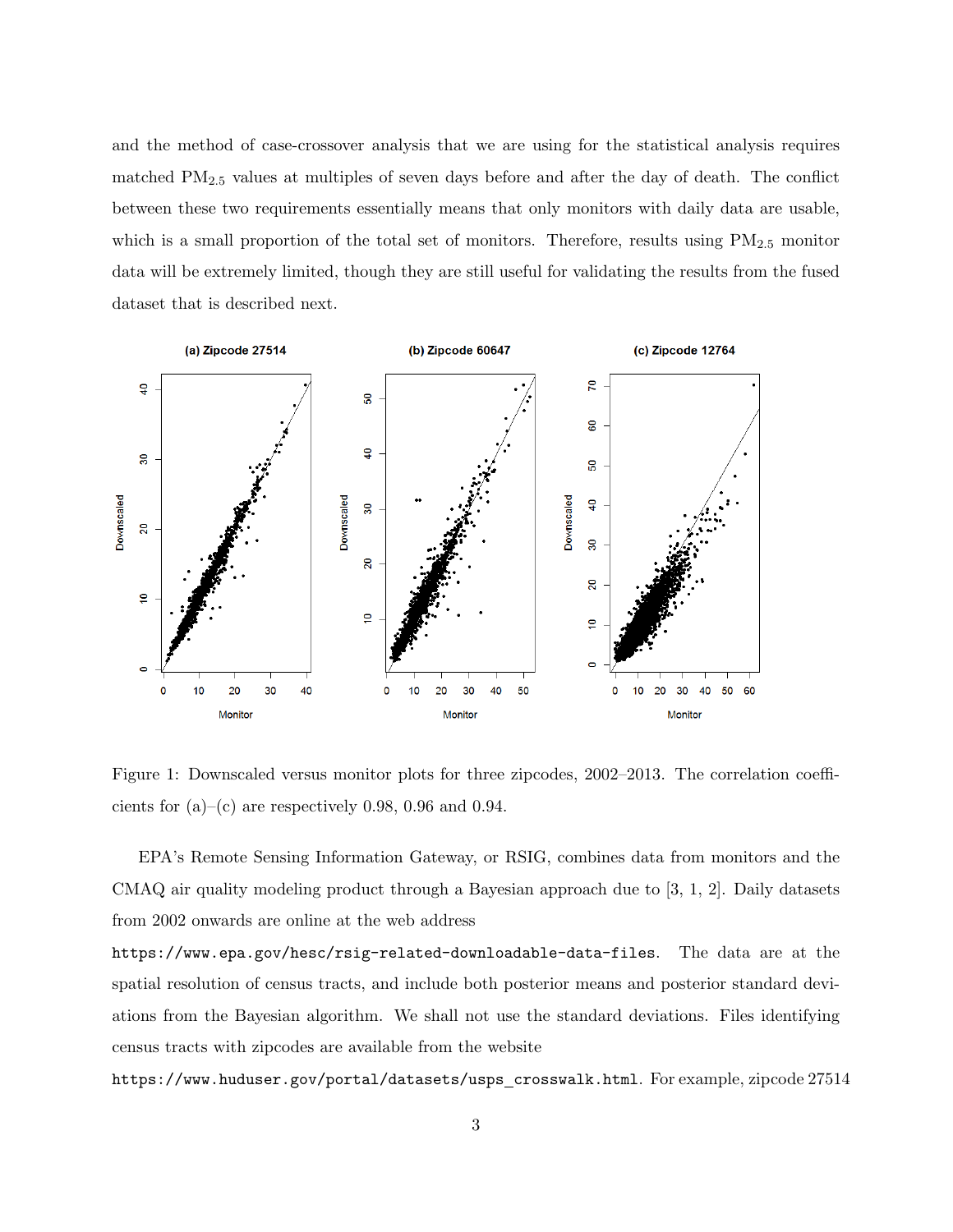(the author's home zipcode) is identified with 14 census tracts. In this database, the largest number of census tracts in the continental US associated with a single zipcode is 53 (zipcode 60647, Chicago, IL).

As illustrations of the agreement between these two datasets, Figure 1 shows three plots that directly compare the downscaled and monitor data for the zipcodes of 27514 (Chapel Hill, NC), 60647 (Chicago, IL) and 12764 (Narrowsburg, NY), which was picked out because the distance to the nearest monitor is 49.992 km., very close to our 50 km. cutoff. In all cases, the overall agreement is good, though it appears that the downscaled  $PM_{2.5}$  is systematically lower than the monitored PM2.<sup>5</sup> in zipcode 12764, which presumably reflects the greater distance to the monitor for this particular zipcode.

## 2 Proportions of subjects for which  $PM_{2.5}$  on day of death was higher than for any of the three matched days in the casecrossover analysis

Under the case-crossover sampling design, each date of death is matched with three other days in the same 28-day window. If there were no association with  $PM_{2.5}$ , the proportion for which the day of death has the largest  $PM_{2.5}$ , among the day of death and the three matched days, should average out to 0.25. This proportion was computed, splitting ties at random. Overall, it comes to 0.252. Based on the sample size of nearly 16 million, this is statistically significant with a very low p-value ( $z = 18.5$ ,  $p \approx 10^{-76}$ ). Even if we restrict to the 4.9 million subjects for whom the day of death and three matched days are all at or below 12  $\mu$ g/m<sup>3</sup>, the observed proportion is 0.251  $(z = 4.92, p \approx 10^{-6})$ . However there are two caveats about such simplified analyses: the results are much more variable when broken into categories by age, sex, race and region; and, they take no account of possible meteorological confounding. Details are as follows.

For each subject, we calculate the mean  $PM_{2.5}$  on the day of death and the day preceding death (the measure of  $PM_{2.5}$  used throughout this paper), and then make the corresponding calculation for each of the three matched days. If this value is not available for all four dates, the value is not used. The proportion of subjects for whom the day of death has the largest  $PM_{2.5}$  among these four days is calculated. Since  $PM_{2.5}$  values are rounded to only one decimal place, there are many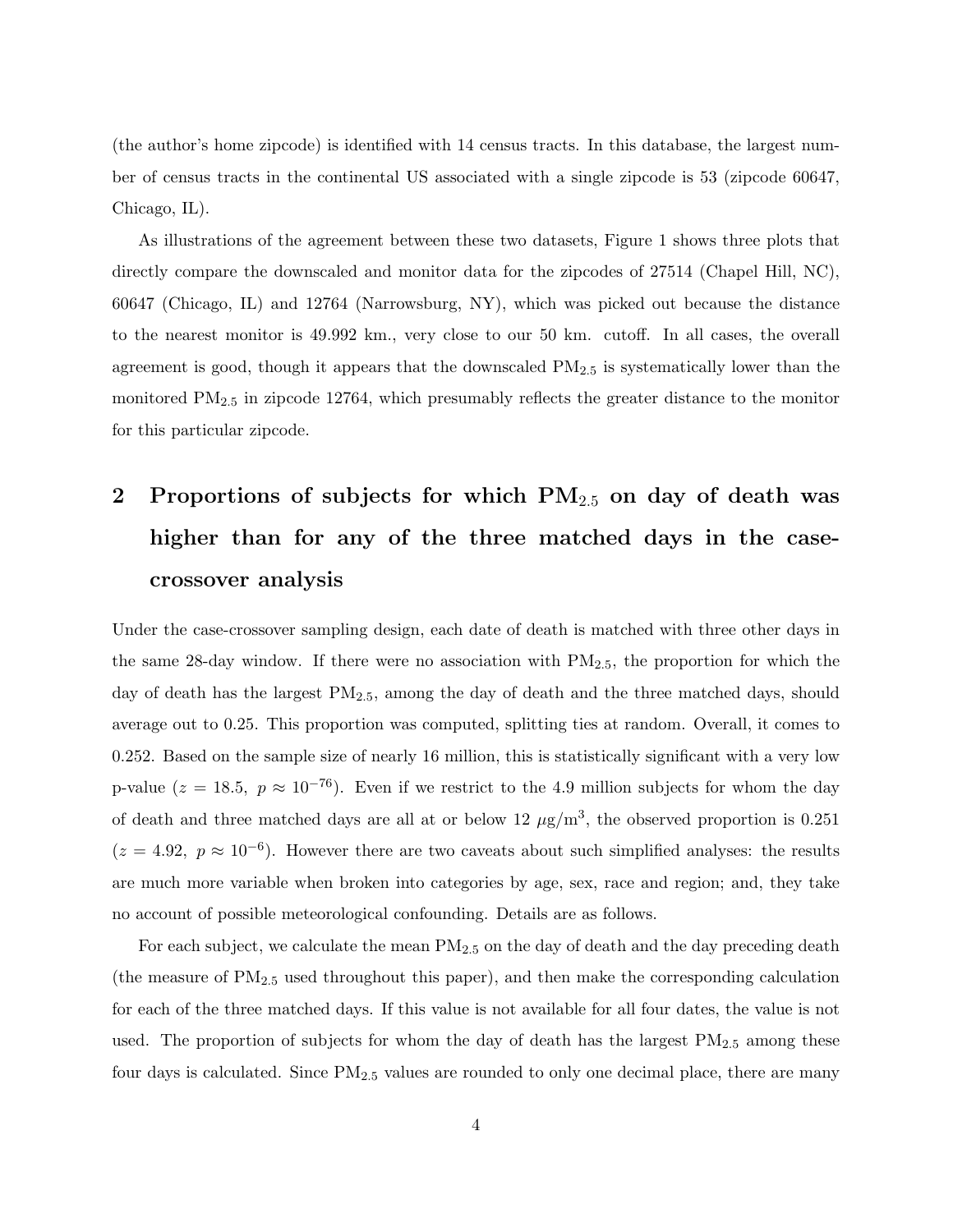ties, but these are resolved by randomly splitting the tie. Thus, if there were no association with  $PM_{2.5}$ , the proportion of subjects for whom  $PM_{2.5}$  on day of death is higher than for any of the three comparison dates should be one quarter. Observed proportions, broken down by the same categories as Table 2 of the main paper, are given in Table 2. Two-sided p-values are calculated assuming binomial sampling. When the calculation is repeated only for days where all four dates have  $PM_{2.5}$  values  $\leq 12\mu\mathrm{g}/m^3$ , the results are in Table 2.

| Region      |              | Northeast    | Southeast    |              | Northwest  |            | Southwest  |        |              |
|-------------|--------------|--------------|--------------|--------------|------------|------------|------------|--------|--------------|
| Race        | White        | Other        | WhiteM       | Other        | White      | Other      | White      | Other  | Totals       |
| $M, 0 - 64$ | $0.2522^a$   | $0.2541^{b}$ | 0.2522       | 0.2504       | 0.2501     | 0.2436     | $0.2526^a$ | 0.251  | $0.252^{c}$  |
| $F, 0-64$   | 0.251        | 0.2531       | 0.2505       | 0.2519       | 0.2512     | 0.259      | 0.2517     | 0.2526 | $0.2516^b$   |
| $M, 65-74$  | $0.2514^a$   | $0.2524^a$   | $0.2515^a$   | $0.2531^a$   | 0.2501     | 0.2499     | 0.2511     | 0.2515 | $0.2514^{c}$ |
| $F, 65-74$  | $0.2516^a$   | $0.254^b$    | 0.2516       | 0.2522       | 0.2524     | 0.2461     | 0.2514     | 0.2495 | $0.2517^{c}$ |
| M, 75-84    | 0.2526c      | $0.2542^c$   | 0.2509       | $0.2538^{b}$ | $0.253^c$  | 0.251      | $0.2512^a$ | 0.2499 | $0.252^c$    |
| $F, 75-84$  | 0.2529c      | $0.2537^{c}$ | $0.2518^{b}$ | $0.2531^a$   | $0.2546^c$ | 0.2571     | 0.2495     | 0.2514 | $0.2521^{c}$ |
| $M, 85+$    | $0.2521^{c}$ | $0.2537^a$   | $0.253^c$    | 0.2527       | $0.253^b$  | $0.2618^a$ | 0.2504     | 0.2513 | $0.2521^{c}$ |
| $F, 85+$    | 0.2538c      | $0.2534^{b}$ | $0.2522^c$   | $0.2527^a$   | $0.2523^b$ | 0.2523     | 0.2505     | 0.2491 | 0.2524c      |
| Totals      | 0.2527c      | $0.2536^{c}$ | $0.2518^c$   | $0.2526^c$   | $0.2526^c$ | 0.2523     | $0.2507^b$ | 0.2506 | $0.252^c$    |

Table 1: The proportion of deaths for which  $PM_{2.5}$  (mean of lag 0 and lag 1) on the day of death was higher than that on any of the three comparison days, splitting ties at random. Bottom right hand entry (0.252) is for all categories combined; the rest of the table makes the same calculations for various subcategorizations of the data. Superscripts indicate level of statistical significance, based on a two-sided significance level of  $0.05$  (a),  $0.01$  (b) or  $0.001$  (c).

## 3 The "Last Day Of Month" Issue

Initial processing of the data identified an apparent anomaly, that the number of deaths on the last day of each month is substantially higher than on the remaining days of the month. This is illustrated in Figure 2 (plotted for 2002–2013, as these are the years for which the downscaled PM2.<sup>5</sup> data are available). The effect declines over time and disappears entirely during the final 1.5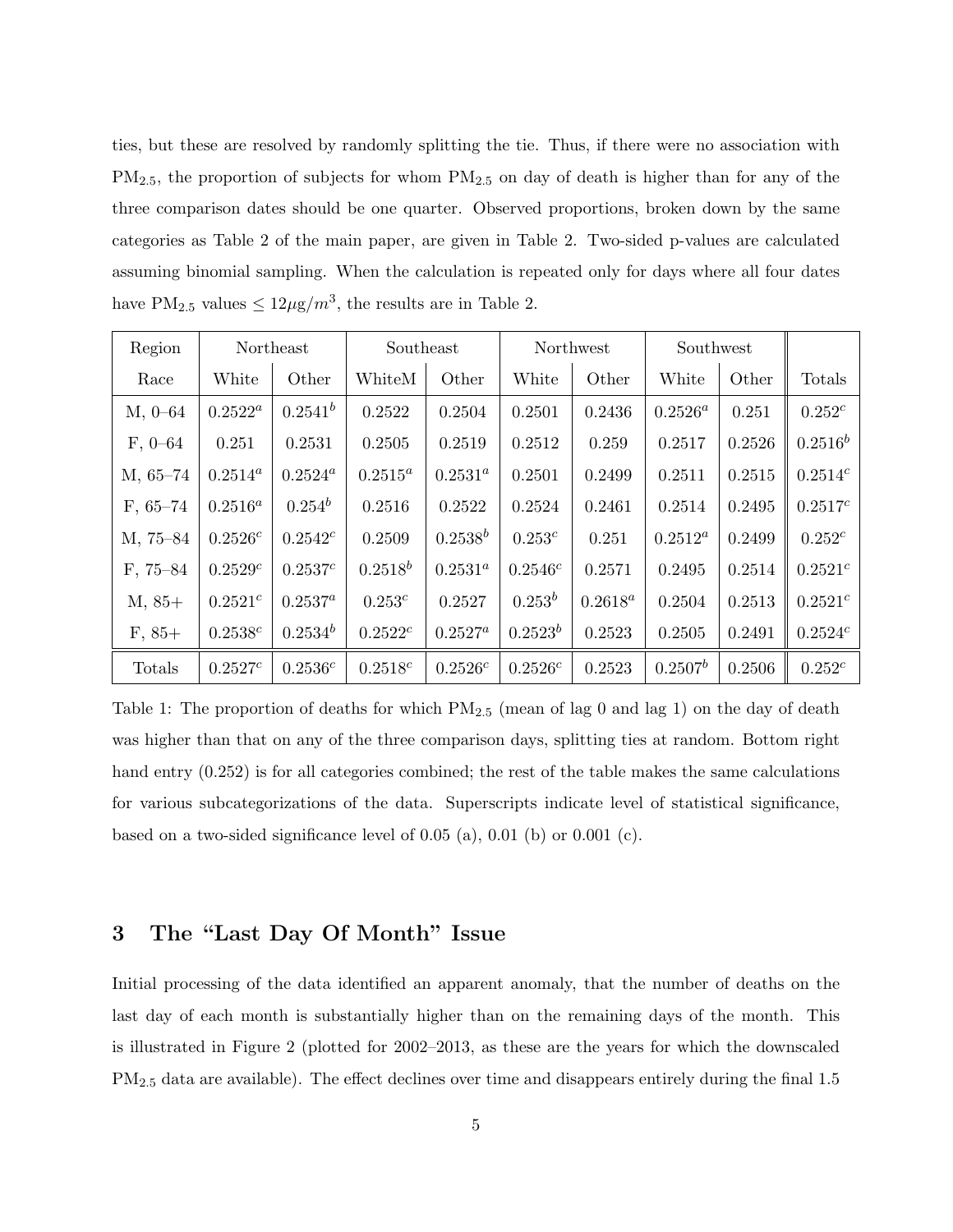| Region      |        | Northeast | Southeast  |        | Northwest  |        | Southwest    |            |             |
|-------------|--------|-----------|------------|--------|------------|--------|--------------|------------|-------------|
| Race        | White  | Other     | White      | Other  | White      | Other  | White        | Other      | Totals      |
| $M, 0-64$   | 0.2489 | 0.2549    | 0.2496     | 0.2467 | 0.2513     | 0.2433 | 0.2522       | 0.2495     | 0.2502      |
| $F, 0 - 64$ | 0.2484 | 0.2447    | 0.251      | 0.2547 | 0.2522     | 0.2588 | 0.252        | 0.2527     | 0.2512      |
| $M, 65-74$  | 0.2496 | 0.2452    | 0.2517     | 0.2508 | 0.2515     | 0.246  | $0.2534^{b}$ | 0.2529     | $0.2514^a$  |
| $F, 65-74$  | 0.2503 | 0.2458    | 0.2501     | 0.2486 | 0.2521     | 0.2419 | 0.2516       | 0.2528     | 0.2507      |
| M, 75-84    | 0.25   | 0.2488    | 0.2488     | 0.254  | $0.2552^c$ | 0.2539 | 0.2506       | 0.2502     | 0.2509      |
| $F, 75-84$  | 0.2507 | 0.2535    | $0.2522^a$ | 0.2524 | 0.2546c    | 0.2587 | 0.2486       | $0.2543^a$ | $0.2515^b$  |
| $M, 85+$    | 0.2494 | 0.2443    | $0.2526^a$ | 0.2491 | $0.2537^b$ | 0.2601 | 0.2506       | 0.2494     | $0.2511^a$  |
| $F, 85+$    | 0.2494 | 0.2487    | 0.2509     | 0.25   | $0.253^b$  | 0.2553 | 0.2506       | 0.248      | 0.2506      |
| Totals      | 0.2497 | 0.2486    | $0.251^a$  | 0.2508 | 0.2534c    | 0.2523 | $0.2508^a$   | 0.2511     | $0.251^{c}$ |

Table 2: Same as Table 2, but restricted to deaths for which the  $PM_{2.5}$  level on the day of death and on all three comparisons days was less than  $12 \mu g/m^3$ .

years of data. A reviewer has pointed out that this is a known feature of Medicare data: deaths without a validated date of death are assigned to the last (or sometimes first) day of the month, and there is a flag variable in the Medpar file that identifies valid dates of death. This flag was either missing or overlooked at the time of compiling the data for the present study. As noted in the main paper, the anomaly was dealt with in our analysis by omitting the last day of month, and all days paired with a last day in the case-crossover analysis, thereby eliminating the bias.

#### 4 Further details of analytic method

For the *i*th individual, we have covariates  $x_{ijk}$  representing covariates  $j = 1, ..., 5$  (four weather variables and one  $\text{PM}_{2.5}$ , which may be either downscaled or monitored — we shall not have occasion to combine the two) and comparison days  $k = 1, ..., 4$ , where  $k = 1$  represents day of death and  $k = 2, 3, 4$  are the three comparison days (days that are either 7, 14 or 21 days before or after date of death within the same 28-day referent window). In subsequent analysis we will replace the individual  $x_{ijk}$  values by expansions using B-splines to represent nonlinear effects. Assuming for the moment that these are given, we may assume a vector of covariates  $x_{i,k}$  for the *i*th individual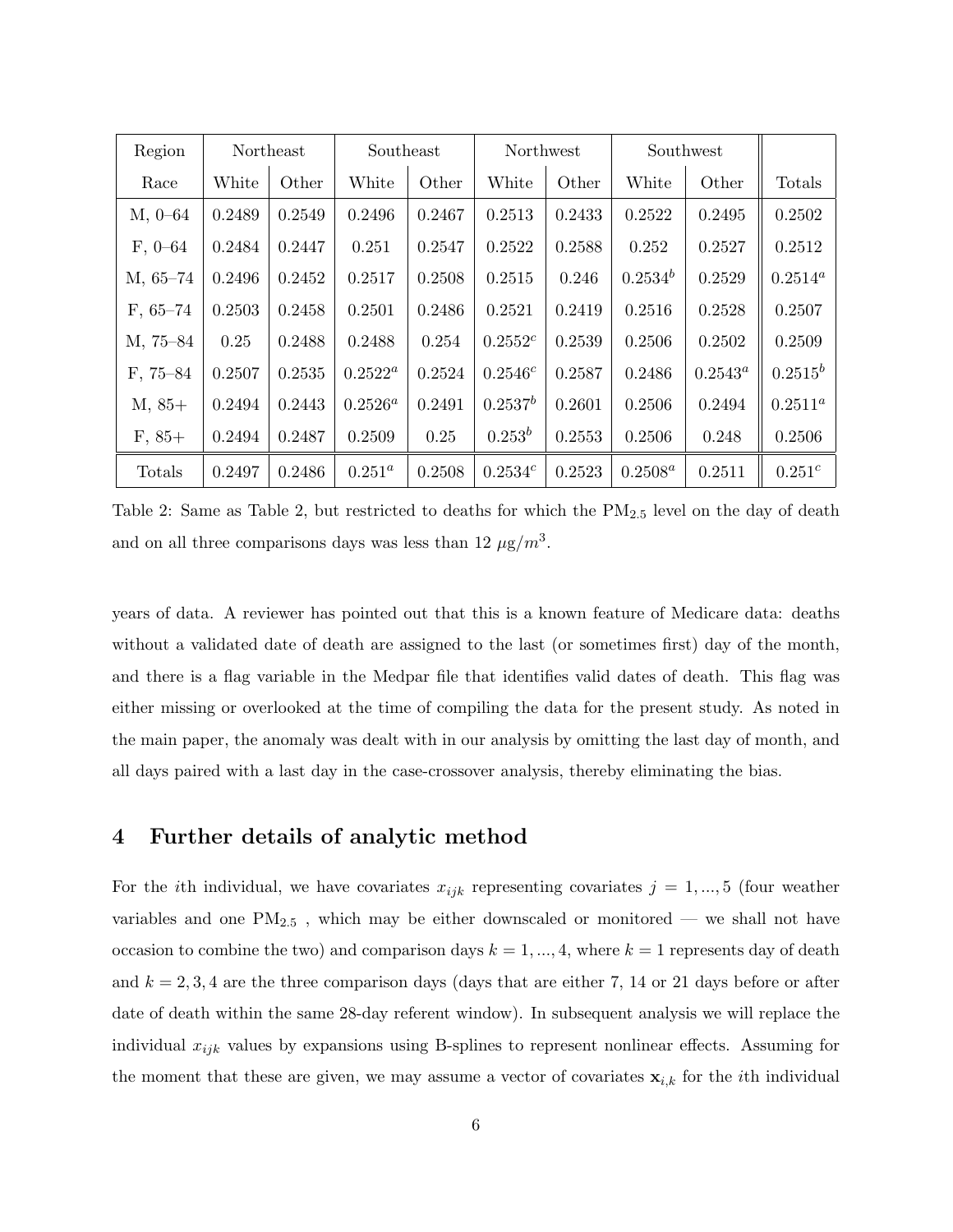

Figure 2: Number of deaths per day plotted against day since 1/1/1999. Last day of month is plotted in red.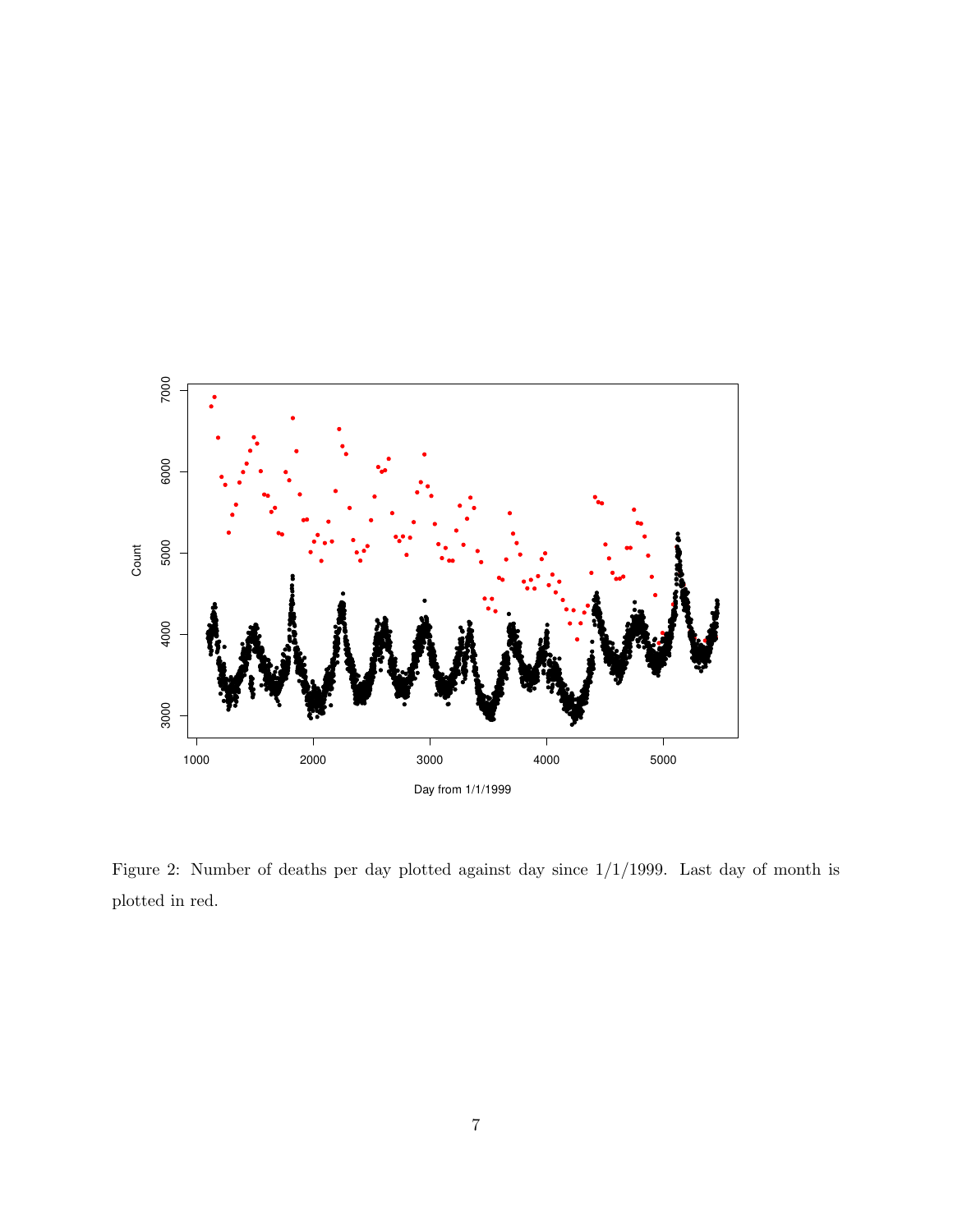on the kth comparison date. The likelihood function [4, 5] is then

$$
L(\boldsymbol{\beta}) = \prod_{i=1}^{N} \frac{\exp(\mathbf{x}_{i,1}^{T} \boldsymbol{\beta})}{\sum_{k=1}^{4} \exp(\mathbf{x}_{i,k}^{T} \boldsymbol{\beta})}.
$$
 (1)

Here, N is the number of individuals and  $\beta$  represents a vector of model parameters, whicn include both meteorological and  $PM_{2.5}$  effects. The function  $(1)$  is maximized using standard optimization algorithms.

For the regional analyses mentioned in Section 2 of the main paper, the following definitions are used:

- 1.  $US$  the whole country
- 2. CA California only
- 3. NE CT,DE,IL,IN,ME,MD,MA,MI,NH,NJ,NY,OH,PA,RI,VT,WI
- 4. SE AL,AR,DC,FL,GA,KY,LA,MS,NC,SC,TN,VA,WV
- 5. NW CO,IA,ID,MN,MT,ND,NE,OR,SD,UT,WA,WY
- 6. SW AZ,CA,KS,MO,NV,NM,OK,TX

## References

- [1] V. Berrocal, A.E. Gelfand, and D.M. Holland. A bivariate space-time downscaler under space and time misalignment. Annals of Applied Statistics, 4:1942–1975, 2010.
- [2] V. Berrocal, A.E. Gelfand, and D.M. Holland. A spatiotemporal downscaler for output from numerical models. J. of Agricultural, Biological,and Environmental Statistics, 15:176–197, 2010.
- [3] V. Berrocal, A.E. Gelfand, and D.M. Holland. Space-time fusion under error in computer model output: an application to modeling air quality. Biometrics, 68:837–848, 2012.
- [4] Qian Di, Lingzhen Dai, Yun Wang, Antonella Zanobetti, Christine Choirat, Joel D. Schwartz, and Francesca Dominici. Association of short-term exposure to air pollution with mortality in older adults. JAMA, 318 (24):2446–2556, 2017.